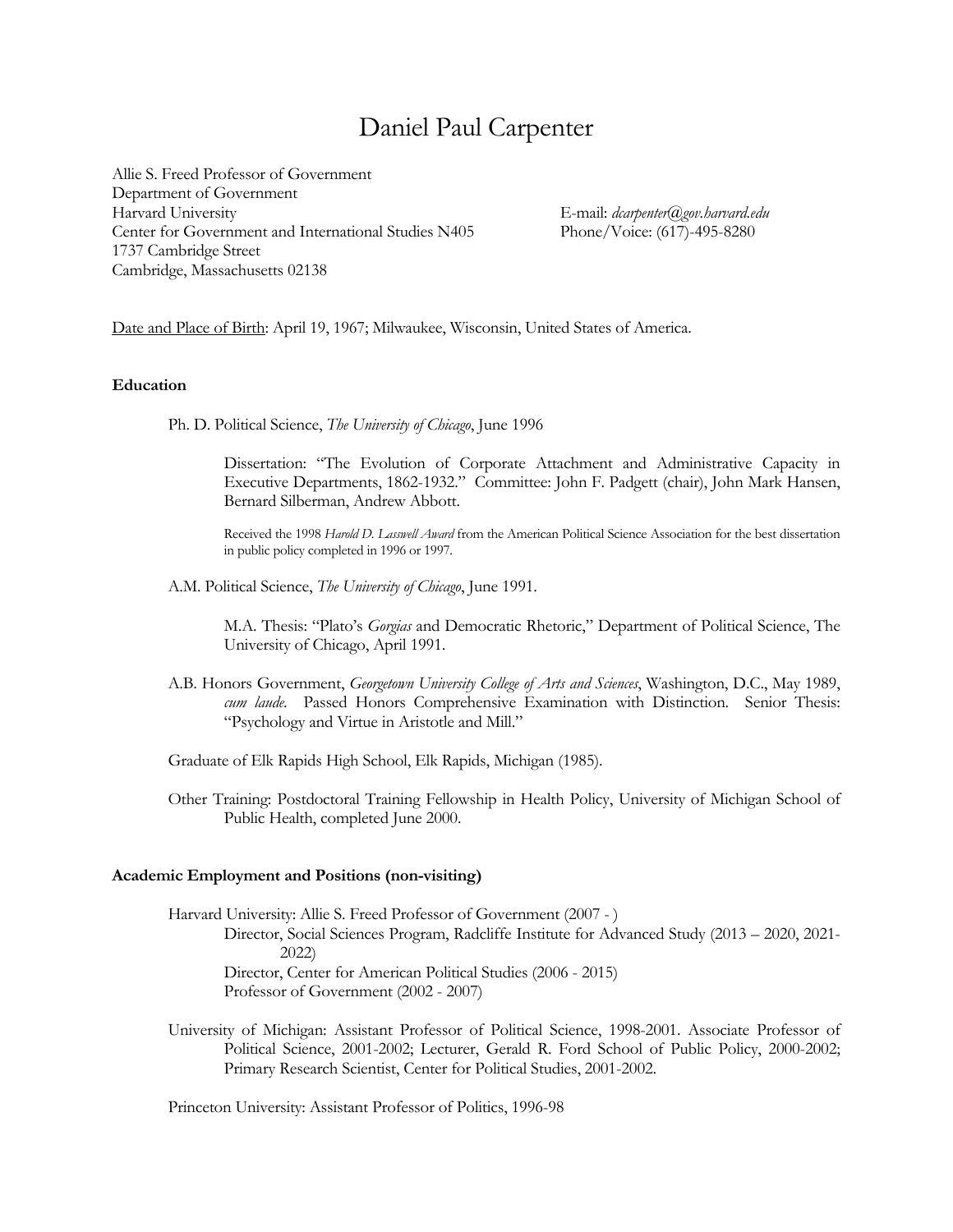University of Chicago: Morton Grodzins Prize Lecturer, Spring 1994

#### **Visiting Professorships and Positions**

- Université de Paris-Dauphine, Paris, France; Professeur invité, Spring 2015. Postponed to a future academic year.
- L'École des Hautes Études en Science Sociales, Paris, France: Professeur invité, Spring 2014.

Université de Strasbourg, France : Chercheur Visitant/Professeur Invité, L'Institut d'Études Politiques (Sciences Po Strasbourg), 2011-13.

#### **Books**

*Democracy by Petition: Popular Politics in Transformation, 1790-1870* (Cambridge, Massachusetts: Harvard University Press, 2021).

- o Received *The 2022 J. David Greenstone Prize of the American Political Science Association* for the best book in politics and history.
- o Selected as one of *The Five Democracy Books from 2021 You Must Read* by *Democracy Paradox*.
- o Received the *Walter Channing Cabot Award*, Harvard University Faculty of Arts and Sciences, for achievements and scholarly eminence in the fields of literature, history or art.
- o Symposium in Balkinization (Yale Law School), March-April 2022.
- o Symposium in *Social Science History*, 2022.

*Preventing Regulatory Capture: Special Interest Influence in Regulation and How To Limit It* (editor, with David Moss, and author or co-author, four chapters); (New York: Cambridge University Press, 2013).

*Reputation and Power: Organizational Image and Pharmaceutical Regulation at the FDA* (Princeton: Princeton University Press, 2010).

- o Received *The 2011 Allan Sharlin Memorial Award* of the Social Science History Association, presented annually for an outstanding book in social science history published in the previous year.
- o Four-star rating, *British Medical Journal*, March 2011.
- o Chinese translation, 2014.

*The Forging of Bureaucratic Autonomy: Networks, Reputations and Policy Innovation in Executive Agencies, 1862-1928* (Princeton: Princeton University Press, 2001).

- o Received *The 2002 Gladys Kammerer Award* of the American Political Science Association, for the best book on U.S. national policy published in 2001.
- o Received *The 2002 Charles Levine Award* of the International Political Science Association, for the best book on public administration and public policy published in 2001.

## **Book Manuscripts Under Preparation**

*What is a Republic? Office, Majority, Plurality, Liberty, Virtue*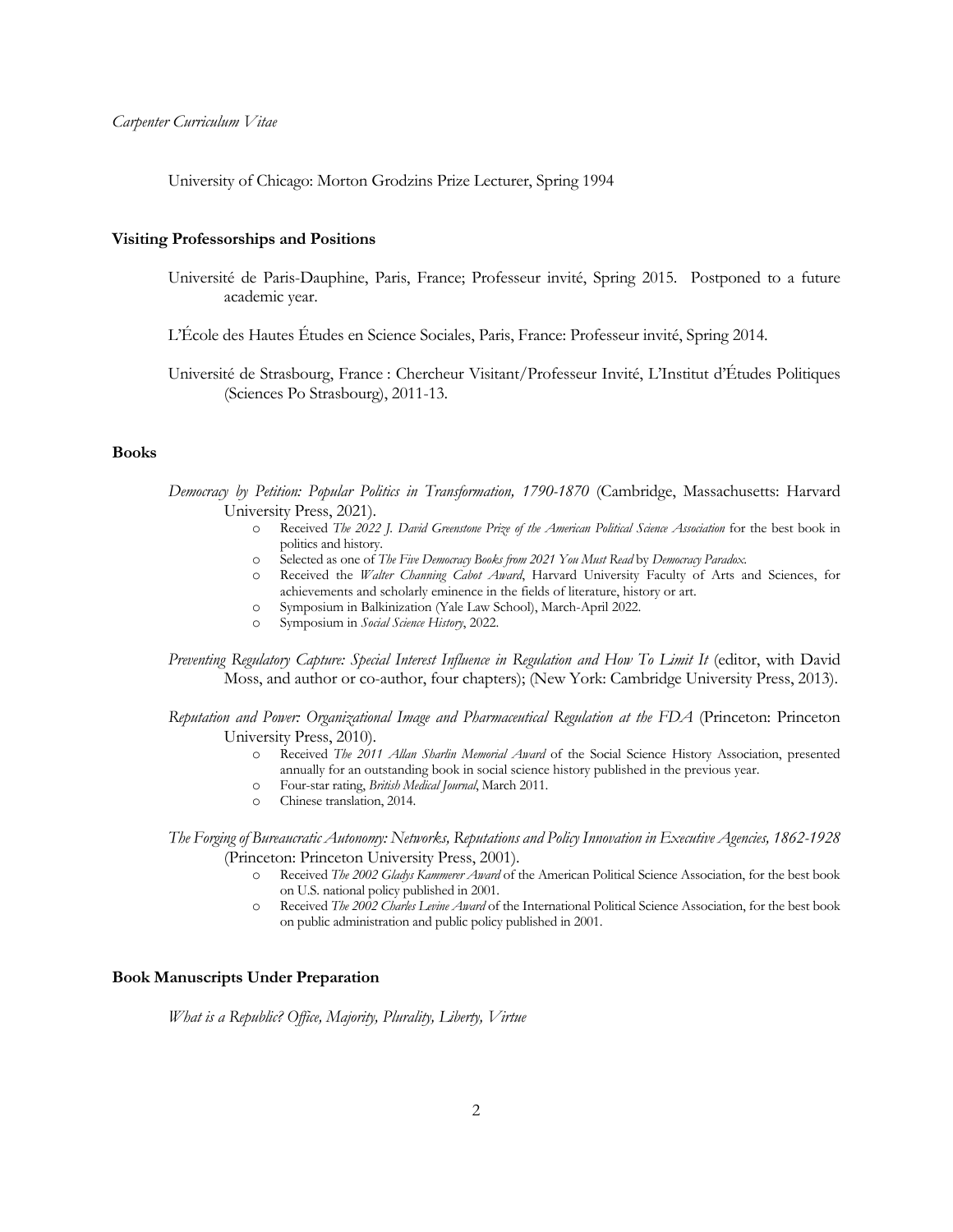*First Petitioners: A Political Saga* (The Julian J. Rothbaum Distinguished Lectures in Representative Government, 2017); under contract with Oklahoma University Press.

*How Regulation Makes Markets: Prices, Confidence, Fairness*.

**Publications in Peer-Reviewed Journals.** [Where noted [P], the following were published in accordance with double-blind peer review. Where noted [S], they were published according to single-blind peer review.]

"Agenda Democracy: How Advocates, Petitions and Protests Reshape Imaginaries and Menus," *Annual Review of Political Science*, forthcoming.

"Strategic Realism, not Supplicating Optimism: Bayesian and Indigenous Perspectives on the Democratizing Petition," *Social Science History*, forthcoming.

"The Popular Origins of Legislative Jurisdictions: Petitions and Standing Committee Formation in Colonial Virginia and the Early U.S. House" (with Benjamin Schneer, Tobias Resch and Maggie Blackhawk), *Journal of Politics* 84 (3) (2022) [P]

"Congressional Representation by Petition: Assessing the Voices of the Voteless in a Comprehensive New Database, 1789-1949," (with Maggie Blackhawk, Tobias Resch and Benjamin Schneer). *Legislative Studies Quarterly*, 46: 817-849. https://doi.org/10.1111/lsq.12305 [P]

"Quand le pétitionnement contribue au façonnage de l'Agenda Politique : L'Abolition de la Tenure Seigneuriale au Canada Français, 1849-1854," *Participations*, no. 28, (2020/3) pages 205 à 219. [P] https://www.cairn.info/revue-participations-2020-3-page-205.htm

"Data and Methods for Analyzing Special Interest Influence in Rulemaking" (with Devin Judge-Lord, Brian Libgober and Steven Rashin), *Interest Groups and Advocacy* (2020) https://doi.org/10.1057/s41309-020-00094-w [P]

"On Categories and the Countability of Things Bureaucratic: Turning from Wilson (back) to Interpretation," *Perspectives on Public Management and Governance* 3 (2) (June 2020) 83-93.  $\frac{\text{https://doi.org/10.1093/ppmgov/gvz025} }{$  [P]

"La réputation organisationnelle de l'État fédéral dans un contexte général de malaise politique," *Revue française d'administration publique*, 170 (2) (2019) 385-396. [S]

"*L'éruption patriote*: The Revolt against Dalhousie and the Petitioning Explosion in Nineteenth-Century French Canada" (with Doris Brossard), *Social Science History* 43 (Fall 2019) 453-485. [P]

• Finalist for the *2020 William Koren, Jr. Prize* of the Society for French Historical Studies, for the most outstanding article on any period of French history published the previous year by a scholar appointed at a college or university in the United States or Canada.

"U.S. Nationwide Disclosure of Industry Payments and Public Trust in Physicians" (with Genevieve Pham-Kanter, Lisa Lehmann and Michelle Mello), *Journal of the American Medical Association – JAMA Network Open* 2019; 2(4):e191947. doi:10.1001/jamanetworkopen.2019.1947 [S]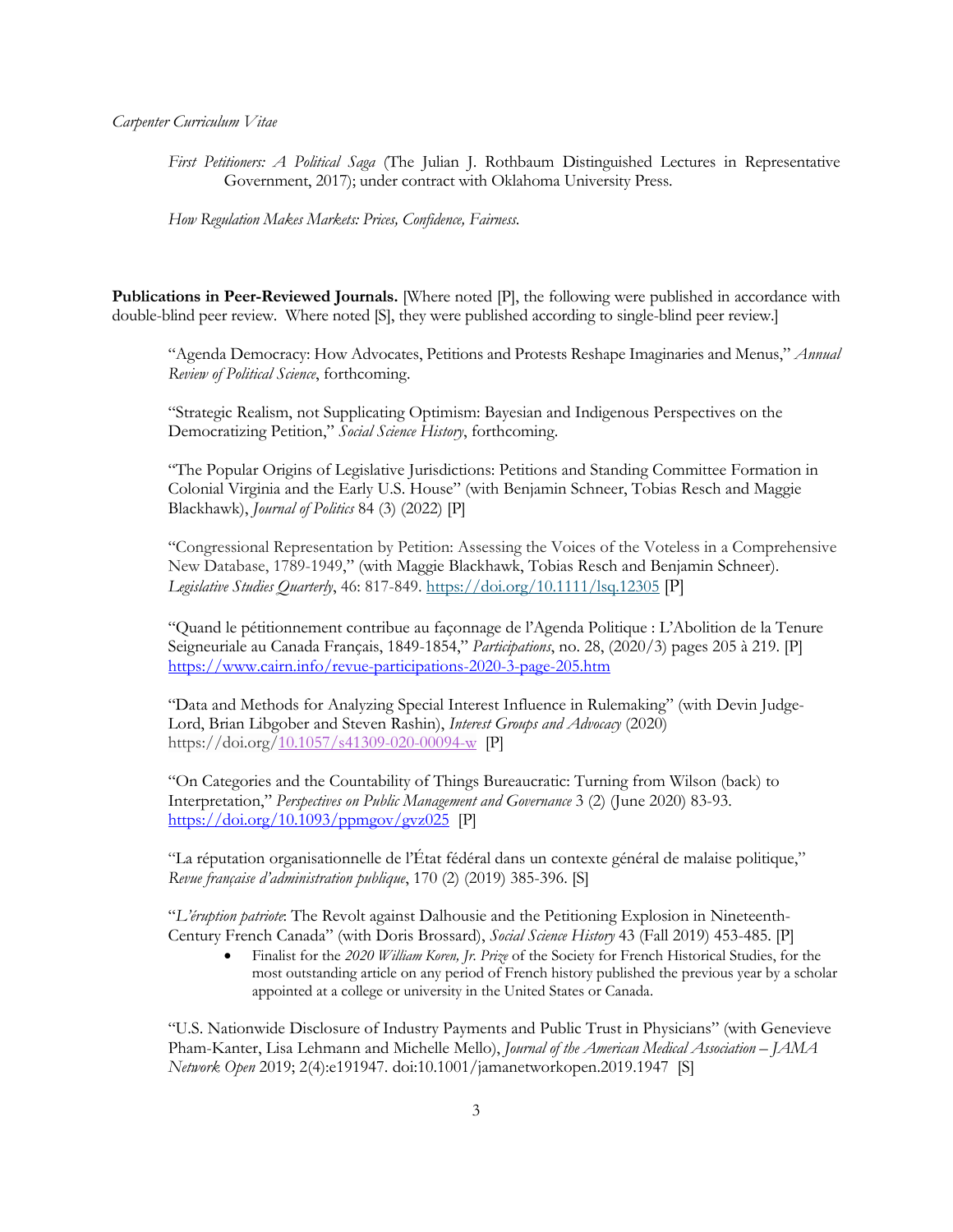"Effect of the Public Disclosure of Industry Payments Information on Patients: Results from a Population-Based Natural Experiment" (with Genevieve Pham-Kanter, Lisa Lehmann and Michelle Mello), *British Medical Journal* – *BMJ Open* 2019;9:e024020. doi: 10.1136/bmjopen-2018-024020 [S]

"Suffrage Petitioning as Formative Practice: American Women Presage and Prepare for the Vote, 1870- 1920" (with Tobias Resch, Zachary Popp, Benjamin Schneer and Nicole Topich), *Studies in American Political Development* 32 (1) (May 2018), 24-48. [P]

> o Received the *Arline Custer Memorial Award* of the Mid-Atlantic Regional Archives Conference for 2018.

"Paths of Recruitment: Rational Social Prospecting in Petition Canvassing" (with Clayton Nall and Benjamin Schneer), *American Journal of Political Science* 62 (1) (January 2018) 192-209; http://onlinelibrary.wiley.com/doi/10.1111/ajps.12305/full [P]

o Received the *American Journal of Political Science* Best Paper Award for Volume 62 (2018).

"FDA Transparency in an Inescapably Political World," *Journal of Law, Medicine and Ethics* 45 (2) (supplement) 29-32 Article first published online: January 10, 2018; Issue published: December 1, 2017 https://doi.org/10.1177/1073110517750617. [S]

"Tobacco industry response and outcomes of a ban on lights descriptors on cigarette packaging" (with Hillel Alpert and Gregory N. Connolly), *Tobacco Control*, 2017; 0:1–9. doi:10.1136/tobaccocontrol-2017-053683 [S]

"Scott Gottlieb and the Credibility of U.S. Therapeutics," *New England Journal of Medicine* 376:e30 (April 13, 2017); http://www.nejm.org/doi/full/10.1056/NEJMp1701738

"Public Awareness of and Contact with Physicians Who Receive Industry Payments: A Survey," with Genevieve Pham-Kanter, Michelle Mello, Eric G. Campbell and Lisa Lehmann. *Journal of General Internal Medicine*, published online March 6, 2017. doi: 10.1007/s11606-017-4012-3. [S]

"Statutory Clarity and Regulatory Precedent on Substantial Equivalence Standards in Tobacco Governance: Implications for Understanding Sections 905 and 910 of the FSPTCA" (with Gregory Connolly and Lauren Kass-Lempert), *Journal of Health Politics, Policy and Law*, 42 (4) (August 2017), forthcoming. Published ahead of print, November 18, 2016; doi: 10.1215/03616878-3774188  $[http://ihppl.dukejournals.org/content/early/2016/11/18/03616878-3774188.full.pdf+html]$  [P]

"Failure of Investigational Drugs in Late-Stage Clinical Development and Publication of Trial Results" (with Thomas J. Hwang, Aaron Kesselheim, Jessica M. Franklin, Bo Wang, and Julie C. Lauffenberger), *JAMA-Internal Medicine*, doi:10.1001/jamainternmed.2016.6008 (published online October 10, 2016). [S]

"Sovereignty and Survivance – The Pathways of Native Politics," *Perspectives on Politics*, 14 (4) (December 2016), 1039-1041.

"Recruitment by Petition: American Abolitionism, French Protestantism, English Suppression," *Perspectives on Politics* 14 (3) (September 2016), 700-723. [P]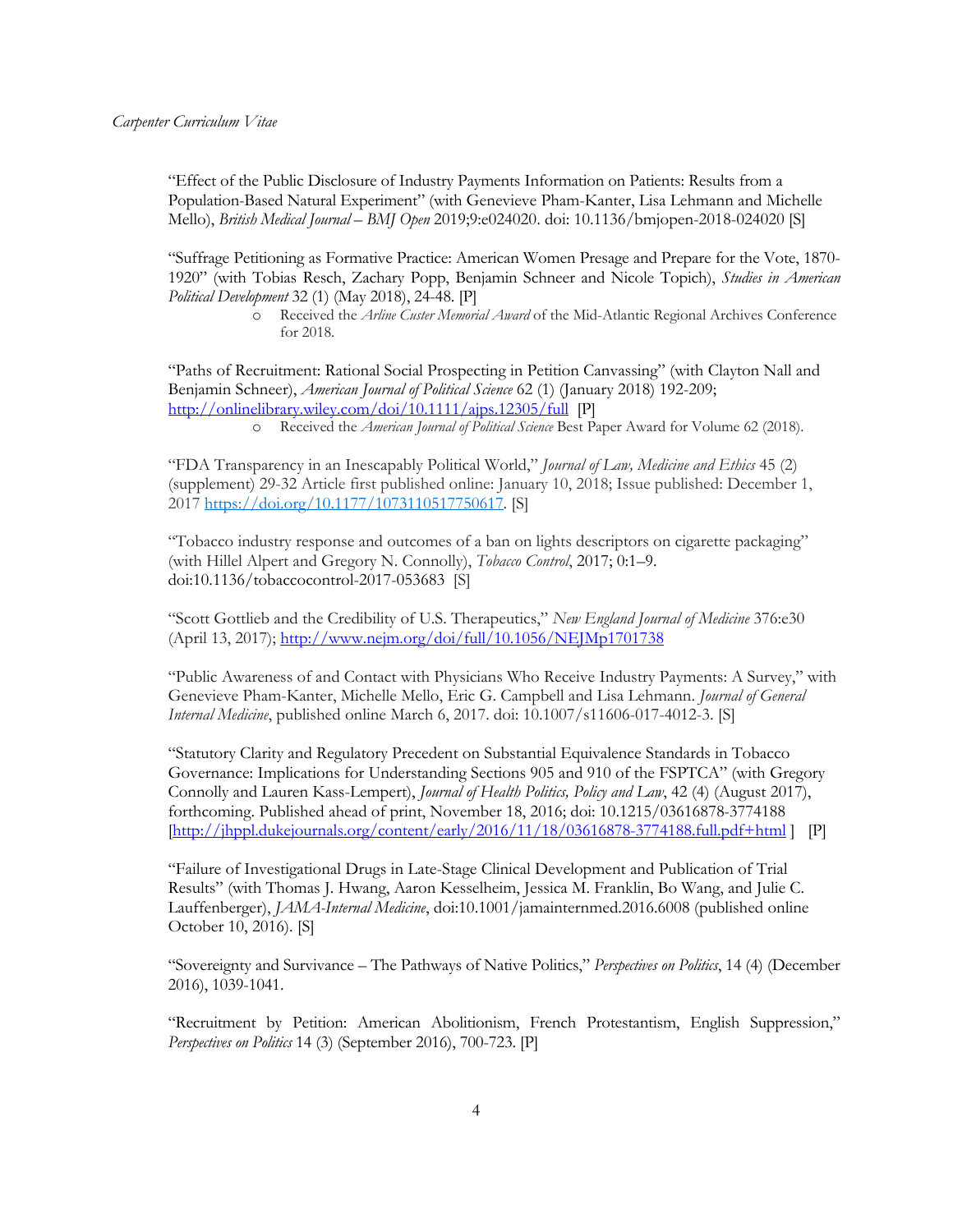"Internal Governance of Agencies: The Sieve, the Shove, the Show," *Harvard Law Review* (Forum), 129 (2016) 189-96; http://harvardlawreview.org/2016/03/internal-governance-of-agencies-the-seive-theshove-the-show/

"Party Formation Through Petitions: The Whigs and the Bank War of 1832-34" (with Benjamin Schneer), *Studies in American Political Development* 29 (2) (October 2015), 213-34. [P]

"Substandard and falsified drugs: A threat to human and global security" (with Lawrence O. Gostin and Margareth Ndomondo-Sigonda), *Lancet* 385 (9980) (9 May 2015) 1893-1894. Part of David L. Heymann, et al, "Global health security: the wider lessons from the West African Ebola virus disease epidemic," 1884-1901; http://www.thelancet.com/journals/lancet/article/PIIS0140-6736(15)60858- 3/fulltext

"Accelerating innovation for rapid diagnostics and targeted antibacterials," (with Thomas J. Hwang, John H. Powers and Aaron S. Kesselheim), *Nature Biotechnology*, 33 (6) (June 2015) 589-90. [S]

"Paying for Innovation: Reimbursement Incentives for Novel Antibiotics" (with Thomas J. Hwang and Aaron S. Kesselheim), *Science Translational Medicine*, **7**, 276fs9 (2015). [S]

"Transactional Authority and Bureaucratic Politics" (with George Krause), *Journal of Public Administration Research and Theory* 25 (1) (2015) 5-25; doi:10.1093/jopart/muu012 [S]

"When Canvassers Became Activists: Antislavery Petitioning and the Political Mobilization of American Women" (with Colin D. Moore), *American Political Science Review*, 108 (3) (August 2014), 479-498. Lead article of August 2014 issue; doi:10.1017/S000305541400029X. [P]

Received the *2015 Mary Parker Follett Award* of the Politics and History Section of the American Political Science Association, for the Best Article in Politics and History in 2014.

"Strengths and Weaknesses in the Case for SEC Capture" (with Laurence Tai), *Law and Financial Markets Review* 8 (3) (September 2014) 227-240. [S]

"Accounting for Financial Innovation and Borrower Confidence in Financial Rulemaking: Analogies from Health Policy," *Journal of Legal Studies* 43 (S2) (2014) S331-S349. [S]

"A Systematic Review of State and Manufacturer Physician Payment Disclosure Websites: Implications for Implementation of the Sunshine Act" (with Alison Hwong, Noor Caragholi, Steven Joffe, Eric Campbell, and Lisa Lehmann), *Journal of Law, Medicine & Ethics* 42 (2) (Summer 2014): 208-219. [published online July 16, 2014; DOI: 10.1111/jlme.12136] [S]

"Target small firms for antibiotic innovation" (with Thomas J. Hwang and Aaron S. Kesselheim), *Science*, 344 (30 May 2014) 6187, 687-89. [S]

"Assessment of US pathway for approving medical devices for rare conditions" (with Thomas J. Hwang and Aaron S. Kesselheim), *British Medical Journal* (*BMJ* 2014 348;g217) http://dx.doi.org/10.1136/bmj.g217. [S]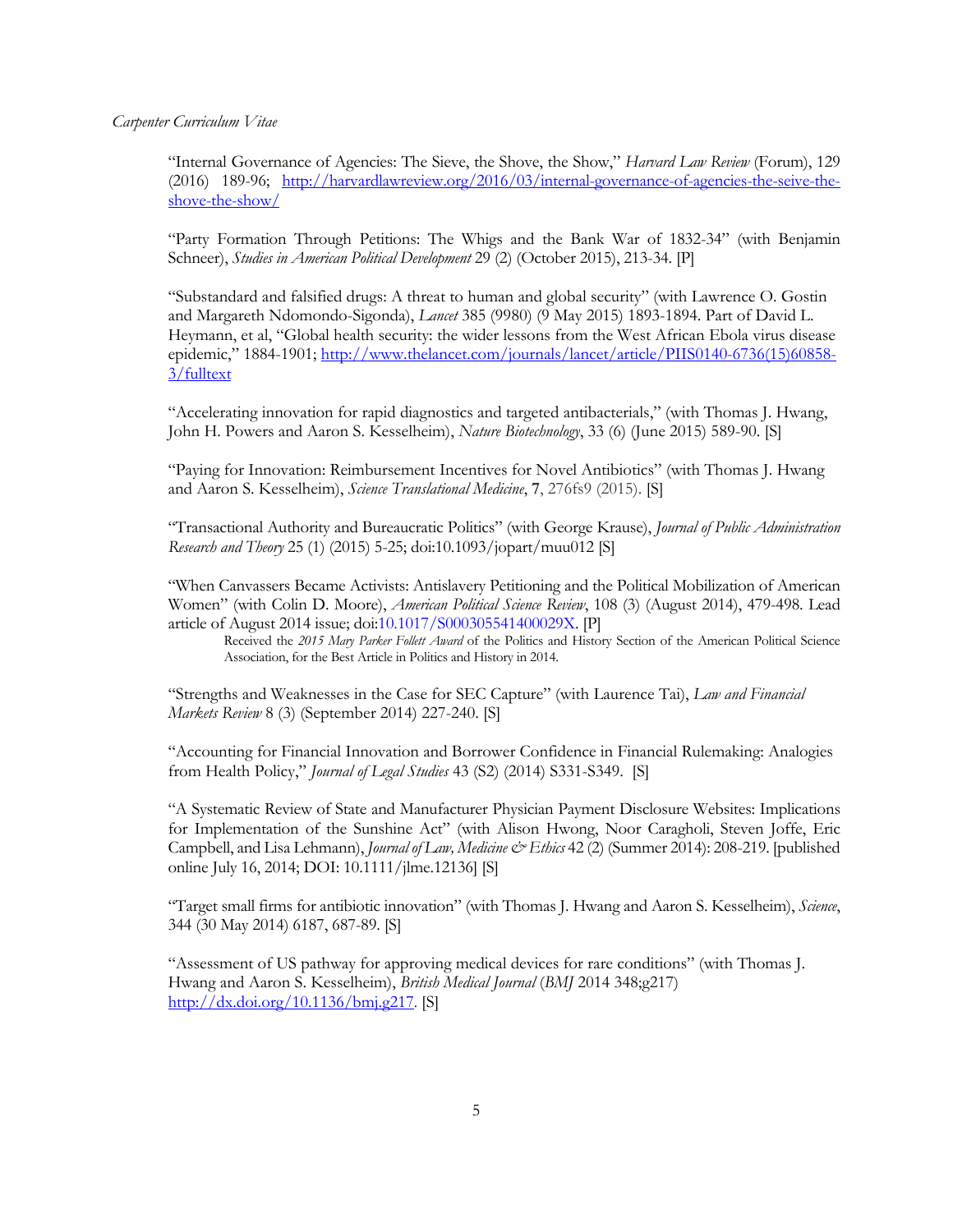"Quantifying The Food and Drug Administration's Rulemaking Delays Highlights The Need For Transparency" (with Thomas J. Hwang, Jerry Avorn and Aaron S. Kesselheim), *Health Affairs* 33 (2) (February 2014) 309-15. [P]

"Keeping Tabs on Financial Innovation: Product Identifiers in Consumer Financial Regulation" (with Patricia McCoy), *North Carolina Banking Institute Journal*, volume 18 (Fall 2013) 195. [S]

"Time Series Analyses of the Effect of FDA Communications on Use of Prescription Weight Loss Medications" (with Jason Block, Will Shrank, et al.), *Obesity* 2013. doi: 10.1002/oby.20596 [S]

"Can Expedited FDA Drug Approval without Expedited Follow-Up Be Trusted?" *JAMA Internal Medicine*, 174 (1) (2014):95-97. doi:10.1001/jamainternmed.2013.9202 (published online October 28, 2013).

"Is Health Politics Different?" *Annual Review of Political Science* 15 (2012): 287-311 [DOI: 10.1146/annurevpolisci-050409-113009] [S].

"Warnings without Guidance: Patient Responses to an FDA Warning about Ezetimibe" (with William Shrank, Troyen Brennan, Josh Liberman, Christopher Roebuck, Susan Moffitt, and Julie Slezack), *Medical Care* 50 (6) (June 2012) 479-84. [S]

"Reputation and Public Administration" (with George Krause), *Public Administration Review* 72 (1) (January/February 2012) 26-32. [S]

Selected (2014) as one of the top 75 articles published in the *Public Administration Review* since 1939 [http://publicadministrationreview.org/full-list/]

"The Complications of Controlling Agency Time Discretion: Deadlines and FDA Drug Review" (with Jacqueline Chattopadhyay, Susan Moffitt and Clayton Nall), *American Journal of Political Science,* 56 (1) (January 2012) 98-114 [DOI: 10.1111/j.1540-5907.2011.00544.x]. [P]

Earlier version distributed as *Robert Wood Johnson Foundation Scholars in Health Policy Working Paper #35*.

"Reputation and Precedent in the Bevacizumab Decision," with Aaron Kesselheim and Steven Joffe, *New England Journal of Medicine* (10.1056/nejmp1107201), published online June 27, 2011. [S]

"A Unique Physician Identifier for the Physician Payments Sunshine Act" (with Steven Joffe), *Journal of the American Medical Association*, 305 (19) (May 19, 2011) 2007-8. [S]

"Bioequivalence: The Regulatory Career of a Pharmaceutical Concept" (with Dominique Tobbell), *Bulletin of the History of Medicine* 85 (1) (Spring 2011) 93-131. [P]

Received *the 2013 J. Worth Estes Prize* of the American Association for the History of Medicine, for best article in the history of pharmacology and therapeutics.

"Approval Regulation and Endogenous Consumer Confidence: Theory and Analogies to Licensing, Safety and Financial Regulation" (with Justin Grimmer and Eric Lomazoff), *Regulation and Governance* 4 (4) (December 2010) 383-407. [P]

"Institutional Strangulation: Bureaucratic Politics and Financial Reform in the Obama Administration," *Perspectives on Politics*, 8 (3) (September 2010), 825-46.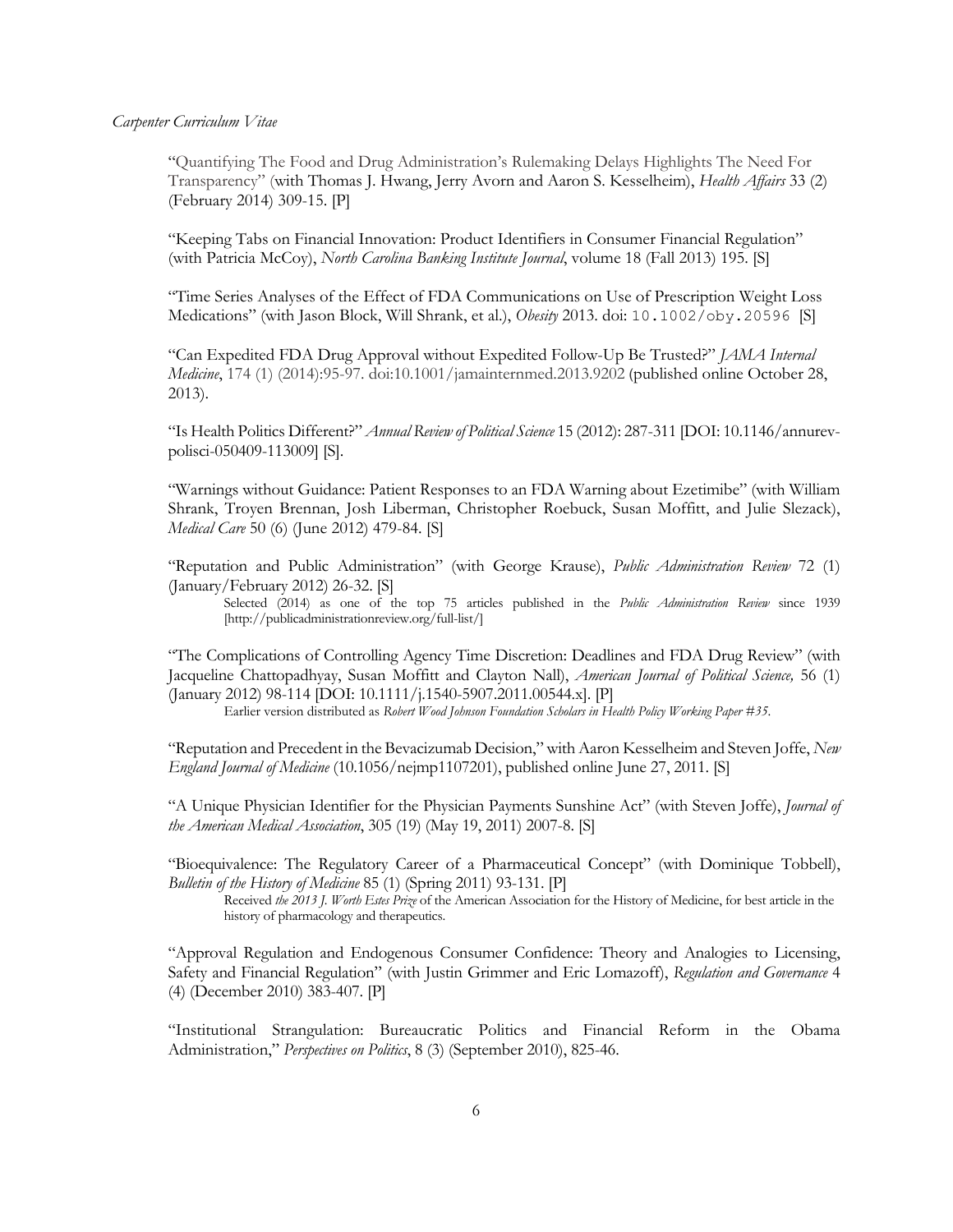Revised and updated version published in Lawrence Jacobs and Desmond King, eds., *Obama at the Crossroads* (New York: Oxford University Press, 2011).

"Early-Entrant Protection in Approval Regulation: Theory and Evidence from FDA Drug Review," (with Susan Moffitt, Colin Moore, Ryan Rynbrandt, Michael Ting, Ian Yohai, and Evan James Zucker), *Journal of Law, Economics and Organization*, 26 (2) (Fall 2010) [e-published April 2009 at doi: 10.1093/jleo/ewp002]. [S]

"U.S. Pharmaceutical Innovation in an International Context," (with Salomeh Keyhani, Steven Wang, Paul Hebert, and Gerard Anderson), *American Journal of Public Health*, 100 (6) (June 2010) 1075-1080; http://ajph.aphapublications.org/cgi/doi/10.2105/AJPH.2009.178491. [S]

"A Formal Model of Learning and Policy Diffusion" (with Craig Volden and Michael Ting), *American Political Science Review* 102 (3) (August 2008), 319-32. [P]

"Drug Review Deadlines and Subsequent Safety Problems" (with Evan James Zucker and Jerry Avorn), *New England Journal of Medicine*, 358 (13) (March 27, 2008) 1354-61. [S]

Errata and Corrected Estimates: *New England Journal of Medicine* 359 (1) (July 3, 2008) 95-98. Initial results presented at the annual meeting of the American Association for the Advancement of Science (AAAS), St. Louis, Missouri, April 2005; also presented at the FDA-NIH Management Conference, College Park, Maryland, May 2005. Selected as one of the 25 most influential research articles of 2008; Robert Wood Johnson Foundation.

"Policy Tragedy and the Emergence of Regulation: The Food, Drug and Cosmetic Act of 1938" (with Gisela Sin), *Studies in American Political Development*, 21 (2) (Fall 2007) 149-180. [P]

Reprinted in William S. Comanor and Stuart S. Schweitzer, *Pharmaceutical Economics* (London: Edward Elgar Publishing, 2014).

"Regulatory Errors with Endogenous Agendas" (with Michael Ting), *American Journal of Political Science* 51 (4) (October 2007) 835-853. [P]

Earlier version distributed as *Robert Wood Johnson Foundation Scholars in Health Policy Working Paper #30*.

"The Leaning Tower of PISA: Fundamental Problems in Ignorance-Based Theories of State Autonomy," *Critical Review*, 2007.

"Whose Deaths Matter? Mortality, Identity, and Attention to Disease in the Mass Media" (with Elizabeth Armstrong and Marie Hojnacki), *Journal of Health Politics, Policy and Law*, 31 (4) (Aug 2006): 729-772. [P] Received the *2007 Eliot Freidson Award for Best Publication*, Medical Sociology Section, American Sociological

Association. One of *JHPPL*'s "Top Papers of 2006." Finalist, NIHCM Foundation Annual Health Care Research Award.

"Reputation, Gatekeeping and the Politics of Post-marketing Drug Regulation," *Virtual Mentor* [American Medical Association] 8 (June 2006): 403-406.

"A Modest Proposal for Financing Postmarketing Drug Safety Studies by Augmenting FDA User Fees," *Health Affairs – Web Exclusive* W5-469 (October 18, 2005). [P]

"The Political Logic of Regulatory Error" (with Michael Ting), *Nature Reviews* – *Drug Discovery*, 4 (10) (October 2005): 819-823. [S]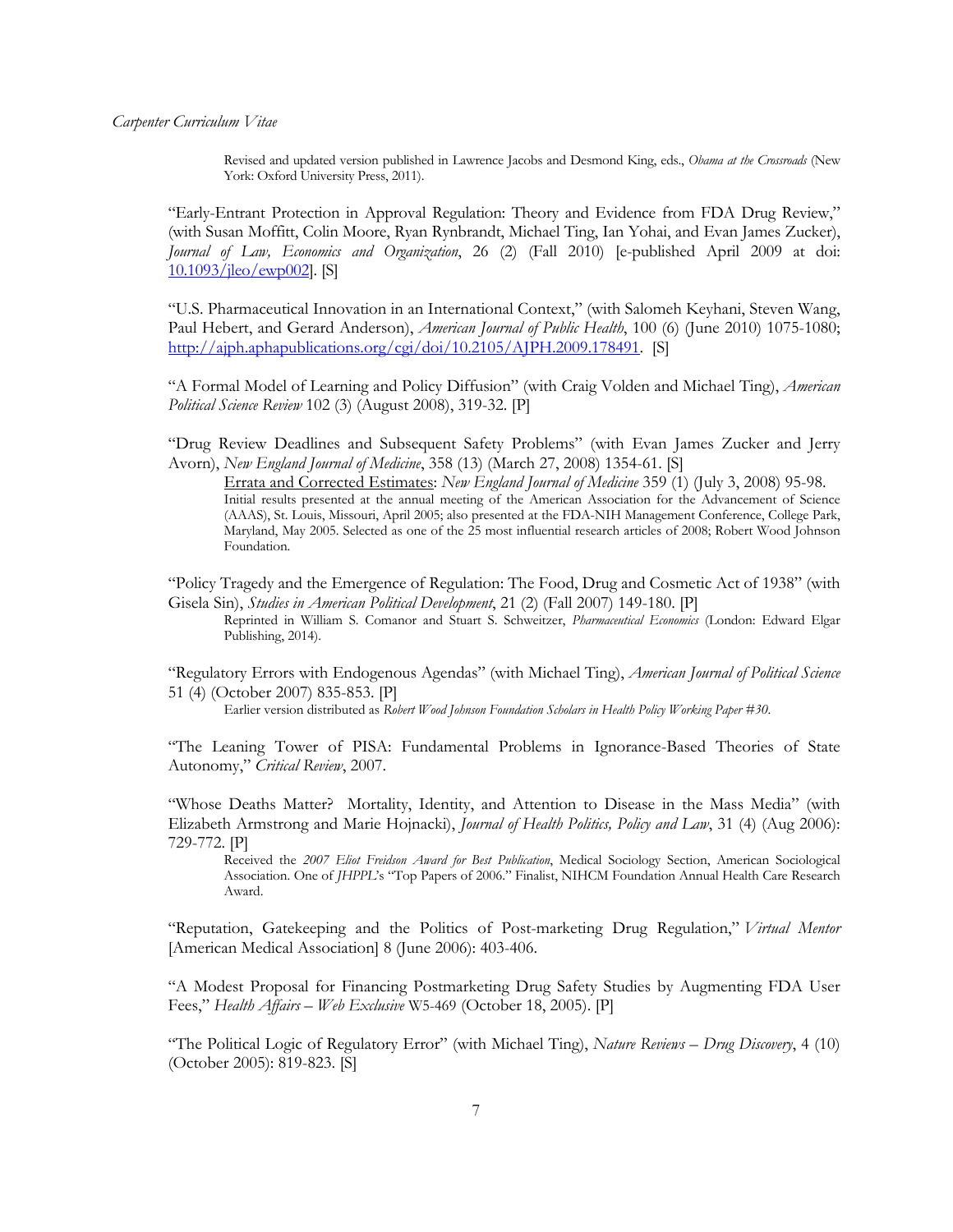"Protection without Capture: Product Approval by a Politically Responsive, Learning Regulator," *American Political Science Review* 98 (4) (November 2004), 613-631. [P] Reprinted in *Health, Politics and Policy*, Sue Tollison-Rinehart and Mark Peterson, eds., (Sage, 2010).

"Gatekeeping and the FDA's Role in Human Subjects Protection," *Virtual Mentor* [American Medical Association] 6 (November 2004), URL at: ama-assn.org

"Political Learning from Rare Events: Poisson Inference, Fiscal Constraints, and the Lifetime of Bureaus" (with David Lewis), *Political Analysis* 12 (3) (Summer 2004), 201-232. [P]

"Staff Resources Speed FDA Drug Review," *Journal of Health Policy, Politics and Law* 29 (3) (June 2004) 431-442.

"Accelerating Approval Times for New Drugs in the U.S." (with A. Mark Fendrick), *The Regulatory Affairs Journal – Pharma*, 15 (6) (June 2004) 411-417.

"The Political Economy of FDA Drug Approval: Processing, Politics and Implications for Policy," *Health Affairs* 23 (1) (January/February 2004): 52-63. [P]

"Approval Times for New Drugs: Does the Source of Funding for FDA Staff Matter?" (with Dean Smith, Michael Chernew and A. Mark Fendrick), *Health Affairs*, Web Exclusive, December 17, 2003, W3- 618-624. (Abstract available in January/February 2004 issue.) [P]

"Friends, Brokers and Transitivity: Who Talks with Whom in Washington Lobbying?" (with Kevin Esterling and David Lazer), *Journal of Politics* 66 (1) (February 2004): 224-246. [P]

"Information and Contact-Making in Policy Networks: A Model with Evidence from the U.S. Health Policy Domain" (with Kevin Esterling and David Lazer), *Rationality and Society*, 15 (4) (November 2003): 411-440. [P]

"Executive Power in American Institutional Development," (with Keith Whittington), *Perspectives on Politics* 1 (3) (September 2003): 495-513. [P]

*Received the 2000 Martha Joynt Kumar Award for Best Convention Paper relating to the Presidency delivered at the 1999 American Political Science Association meetings, Atlanta*.

"The Multiple and Material Legacies of Stephen Skowronek," *Social Science History* 27 (3) (Fall 2003): 465- 474.

"The Impact of a Celebrity Promotional Campaign on the Use of Colon Cancer Screening: The Case of Katie Couric" (with Peter Cram, A. Mark Fendrick, Sandeep Vijay, and John Inadomi), *Archives of Internal Medicine*, Volume 63 (July 14, 2003): 1601-1605. [P]

"Groups, the Media, Agency Waiting Costs, and FDA Drug Approval," *American Journal of Political Science* 46 (2) (July 2002): 490-505. [P]

Robert Wood Johnson Foundation Scholars in Health Policy Working Paper #21*.*

Received *The Pi Sigma Alpha Award* for Best Paper of the 2000 Midwest Political Science Association annual national convention*.*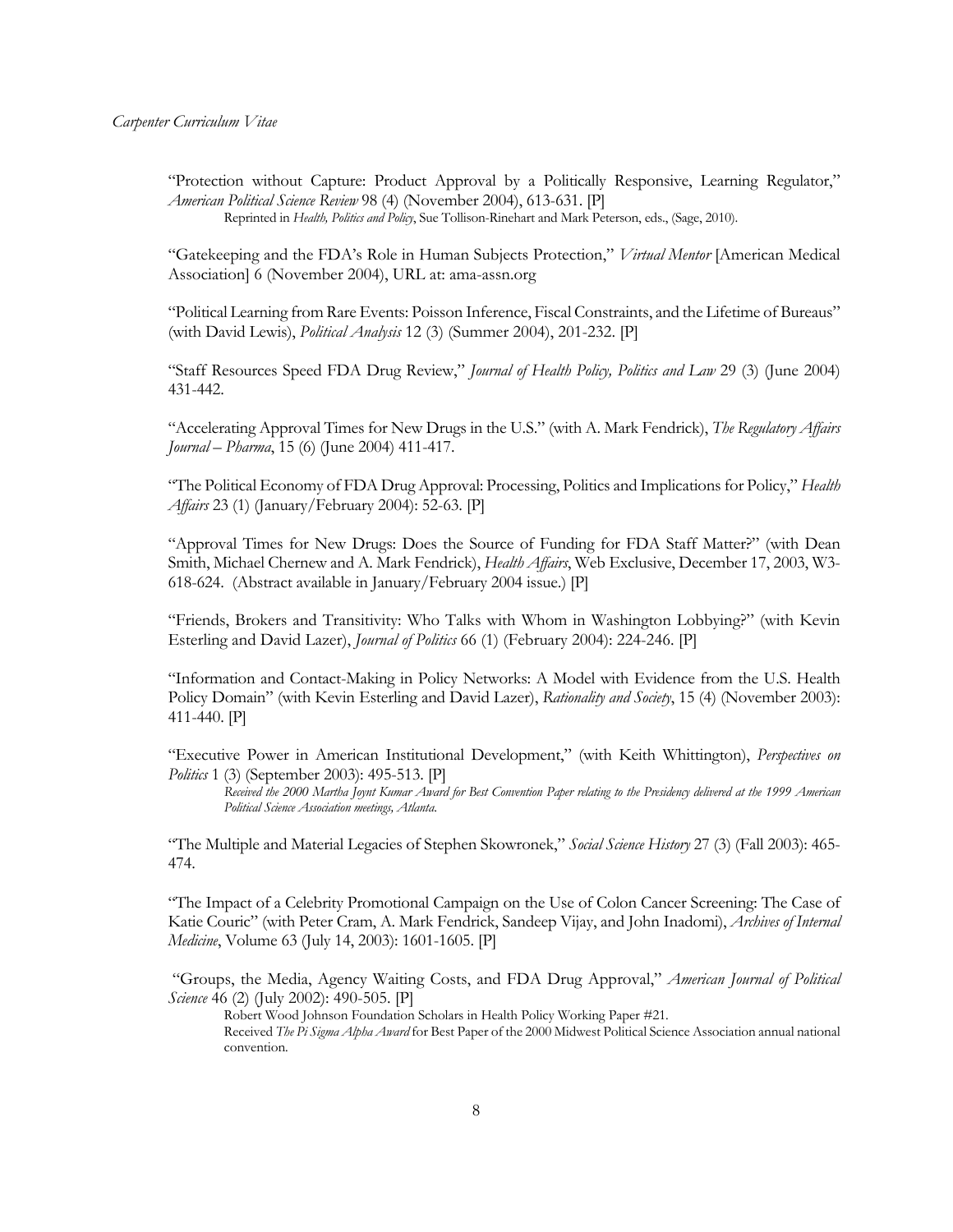Nominated by the Midwest Public Administration Section for the Robert Durr Award (best methodological paper, 2000 convention).

"The Political Foundations of Bureaucratic Autonomy: A Reply to Kernell" *Studies in American Political Development*, 15 (1) (Spring 2001): 113-122. [S]

"State Building through Reputation Building: Policy Innovation and Coalitions of Esteem at the Post Office, 1883-1912," *Studies in American Political Development* 14 (2) (Fall 2000): 121-55. [P]

"From Patronage to Policy: The Centralization Campaign in Iowa Post Offices, 1880-1910," *Annals of Iowa* (Summer 1999). [P]

"The Strength of Weak Ties in Lobbying: Evidence from Health Care Politics in the United States" (with Kevin Esterling and David Lazer), *Journal of Theoretical Politics*, 10 (4) (October 1998), 417-44. [P]

"Centralization and the Corporate Metaphor in Executive Departments, 1880-1928," *Studies in American Political Development*, 12 (1) (Spring 1998): 106-147. [P]

"Adaptive Signal Processing, Hierarchy, and Budgetary Control in Federal Regulation," *American Political Science Review*, 90 (2) (June 1996): 283-302. [P]

Received *The Herbert Kaufman Award* for Best Paper presented in the Public Administration Section, American Political Science Association annual meetings, August 1992, Chicago*.*

Received the *Best Paper Award*, Executive Politics Section, American Political Science Association annual meetings, August 1992, Chicago.

## **Chapters and Entries in Edited Volumes**

"On the Origins of the Administrative Petition: Innovations in Nineteenth-Century Native America," in Jerry Mashaw and Nicholas Parrillo, ed., *Administrative Law from the Inside Out* (New Haven: Yale University Press, 2017).

"Completing the Constitution: How Progressive-Era Economic Regulation Perfected Article I, Section 8," in Bruce Ackerman, Stephen Engel and Stephen Skowronek, eds., *The Progressives' Century* (New Haven: Yale University Press, 2016).

"The Drug Efficacy Study and Its Manifold Legacies" (with Jeremy Greene and Susan Moffitt), in Holly Fernandez Lynch and I. Glenn Cohen, editors, *The FDA in the 21st Century: The Challenges of Regulating Drugs and New Technologies* (New York: Columbia University Press, 2015).

"Contested Boundaries of Representation: Patterns of Transformation in Black Petitioning in Massachusetts, 1770-1860" (with Nicole Topich), in Emmanuelle Avril and Johann Neem, eds., *Democracy, Participation and Contestation: Civil Society, Governance and the Future of Liberal Democracy* (Routledge, 2014).

"The Food and Drug Administration," in *Companion to American Politics*, David Coates, ed., Oxford University Press.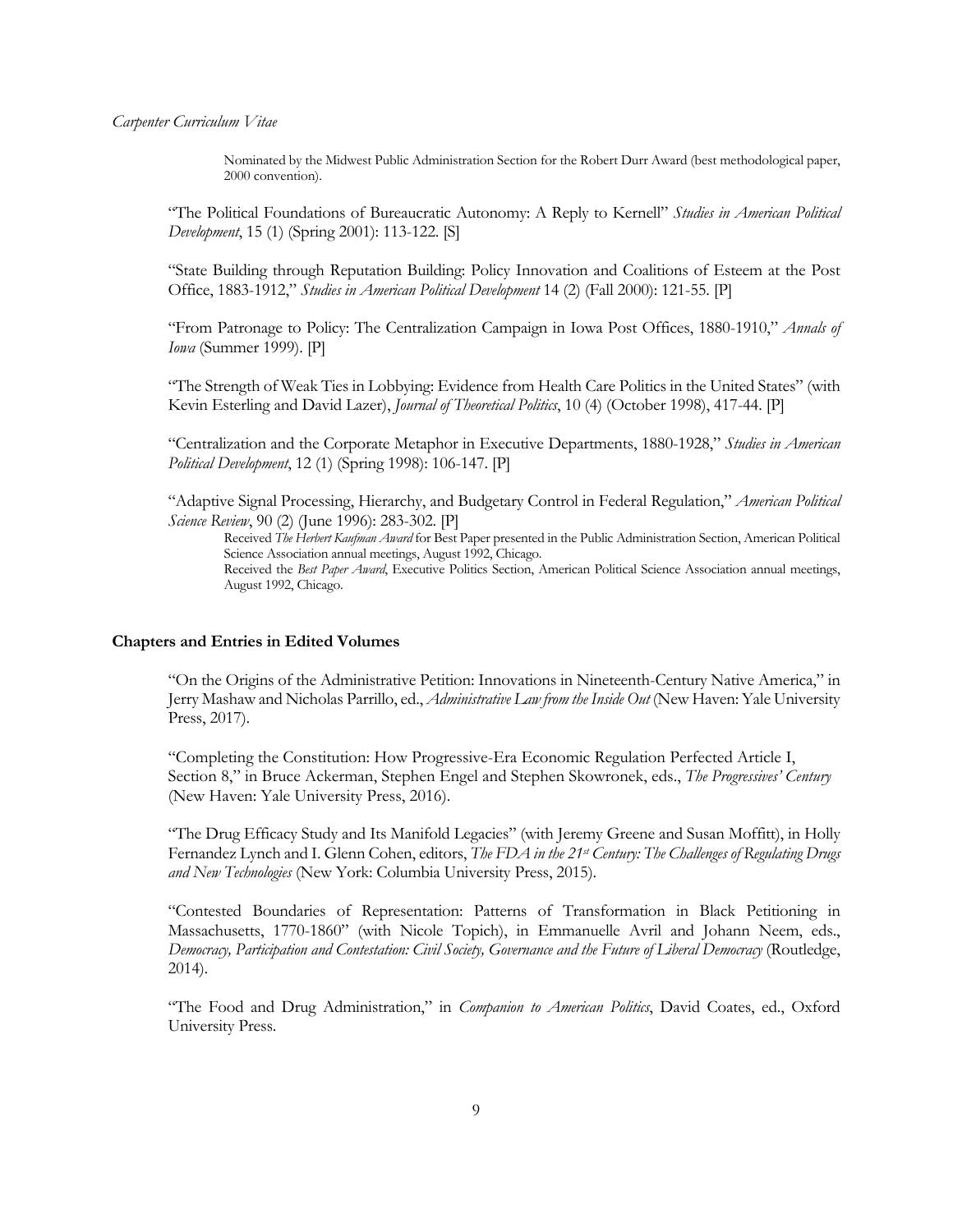"Representation at a Visual Interface: Institutions as Encounters Between Early American Government and Her Citizens," in Partha Chatterjee and Ira Katznelson, eds., *Anxieties of Democracy: Tocquevillean Reflections on India and the United States* (New York: Oxford University Press, 2012).

"The Contest of Lobbies and Disciplines: Financial Politics and Regulatory Reform in the Obama Administration," in Lawrence Jacobs and Theda Skocpol, eds., *Reaching for a New Deal: Obama's Agenda and the Dynamics of U.S. Politics*, (New York: Oxford University Press and Russell Sage Foundation, 2011).

"Reputation, Information and Confidence – The Political Economy of Pharmaceutical Regulation," in Daniel Farber and Anne Joseph O'Connell, editors, *Public Choice and Public Law* (Northampton, Massachusetts: Edward Elgar Publishing, 2010).

"Confidence Games: How Does Regulation Constitute Markets?" in Edward Balleisen and David Moss, editors, *Towards a New Theory of Regulation* (New York: Cambridge University Press, 2009). Part of the Tobin Project on Economic Regulation.

"Regulation," in Michael Kazin, editor, *The Princeton Encyclopedia of Political History* (Princeton: Princeton University Press, 2009).

"Robust Action and the Strategic Use of Ambiguity in a Bureaucratic Cohort: FDA Scientists and the Investigational New Drug Regulations of 1963," with Colin D. Moore. In *Formative Acts: American Politics in the Making*, ed. Matt Glassman and Stephen Skowronek, University of Pennsylvania Press, 2007. [Reviewed in *Perspectives on Politics*, September 2008.]

"The Evolution of National Bureaucracy in the United States," Chapter Two (pp. 41-71) in Joel D. Aberbach and Mark Peterson, eds., *The Institutions of American Democracy: The Executive Branch* (New York: Oxford University Press, 2005).

Received [for volume] *the 2006 Richard Neustadt Prize, for Best Reference Work on the Presidency*.

"Why Do Bureaucrats Delay? Lessons from a Stochastic Optimal Stopping Model of Product Approval," forthcoming, Kenneth Meier and George Krause, eds., *Scientific Approaches to Bureaucratic Politics*, (Ann Arbor: University of Michigan Press, 2003).

"Stochastic Prediction and Estimation of Nonlinear Political Durations: An Application to the Lifetime of Bureaus," in *Political Complexity*, ed. Diana Richards, (Ann Arbor: University of Michigan Press, 2000).

## **Published Commentary and Other Publications** [not academically edited; selected]

"Why COVID Vaccines for Kids Are Taking So Long," *New York Times*, September 20, 2021.

"The Menthol Cigarette Ban Shows There's No Democracy Without Petitions," *Boston Review*, May 11, 2021; https://bostonreview.net/articles/the-menthol-cigarette-ban-shows-there-is-nodemocracy-without-petitions/

"Political war-gaming for the republic," *Boston Globe*, September 21, 2020; https://www.bostonglobe.com/2020/09/21/opinion/political-war-gaming-republic/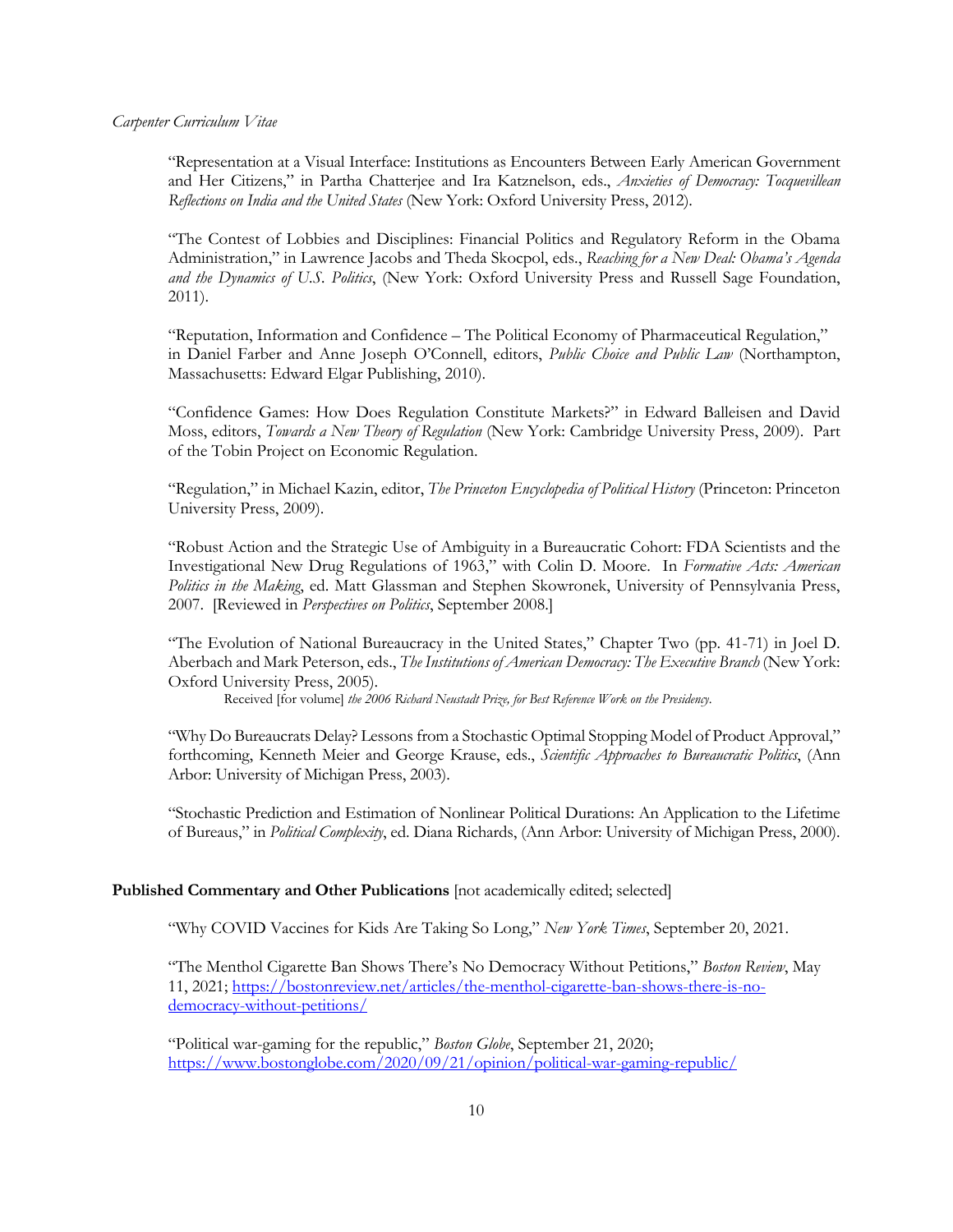"American Democracy is in the Mail," *Boston Review*, September 10, 2020; http://bostonreview.net/politics-law-justice/daniel-carpenter-american-democracy-mail

"Here's what Pelosi could do if Republicans tried to manipulate the presidential election's outcome," *Washington Post* (Monkey Cage), August 5, 2020; https://www.washingtonpost.com/politics/2020/08/05/heres-what-pelosi-could-do-if-republicanstried-manipulate-presidential-elections-outcome/

Daniel Carpenter and Darrick Hamilton, "There's only one way out of the COVID-19 Crisis. It's time for a new New Deal," *Slate*, May 4, 2020; https://slate.com/news-and-politics/2020/05/covid-19-recession-new-deal-plan.html

Daniel Carpenter and Brian Libgober, "Lobbying the Rulemakers with Lawyers: Reflections from the Volcker Rule," *Extensions* (Summer 2018) 4-9 (https://issuu.com/cacextensions/docs/extensions\_summer\_2018).

"Yes, signing those petitions makes a difference – even if they don't change Trump's mind," *Washington Post* (Monkey Cage), February 3, 2017; https://www.washingtonpost.com/news/monkeycage/wp/2017/02/03/yes-signing-those-petitions-makes-a-difference-even-if-they-dont-changetrumps-mind

"Lawmakers must ask tough questions about the 21st Century Cures Act" (with Gregg Gonsalves and Joseph Ross), *The Hill*, November 21, 2016; http://thehill.com/blogs/congressblog/healthcare/307020-lawmakers-must-ask-tough-questions-about-the-21st-century

"Principe de précaution et innovation médicamenteuse" (avec Jean-David Zeitoun), *Le Monde*, 31 mars 2015 (http://www.lemonde.fr/sciences/article/2015/03/31/principe-de-precaution-et-innovationmedicamenteuse\_4606696\_1650684.html).

"What Piketty Missed: The Banks," *Washington Monthly*, March-April-May 2015 (http://www.washingtonmonthly.com/magazine/marchaprilmay\_2015/features/what\_piketty\_missed the  $banks054225.php$ .

"How ordinary petitions helped end slavery and make women into political activists," *Washington Post* (Monkey Cage), September 22, 2014 (http://www.washingtonpost.com/blogs/monkeycage/wp/2014/09/22/how-ordinary-petitions-helped-end-slavery-and-make-women-into-politicalactivists/).

"Strengthen and Stabilize the FDA" (Comment), *Nature* 485 (May 10, 2012) 169-70.

"Free the F.D.A.," *New York Times*, December 14, 2011.

"Deadline Washington / Why Washington Always Works Down to the Wire," *Washington Post* (Outlook Section), July 24, 2011.

"Why Consumers Can't Trust the Fed," *New York Times*, March 17, 2010.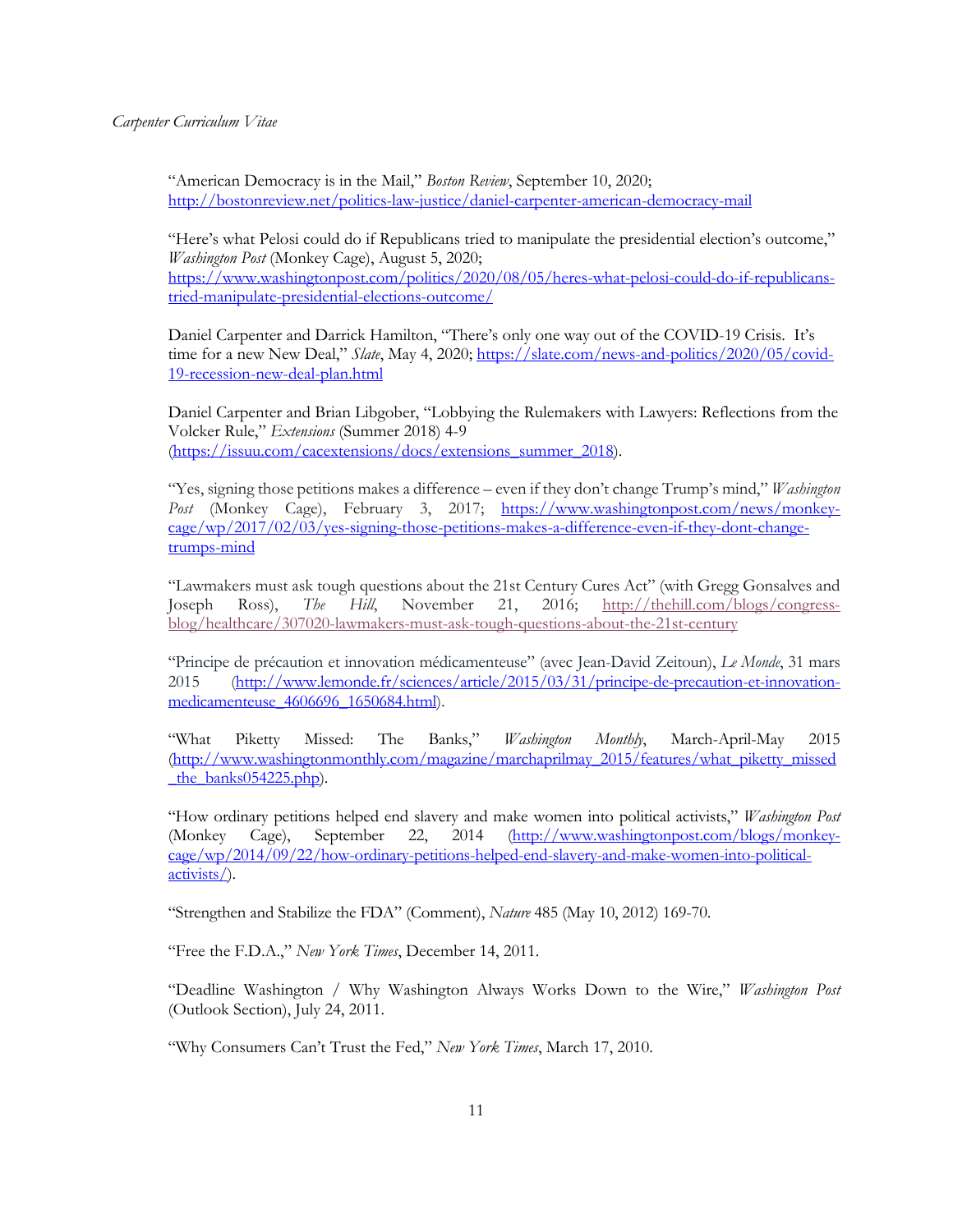"How to Restore Consumer Confidence," *Boston Globe*, September 9, 2009.

"Some Thoughts on the Relationship between Model and Narrative," *Qualitative Methods*, APSA Qualitative Methods Section Newsletter, Summer 2007.

"Anvil or Wellspring? The Use of Narrative in Congressional Studies," *Extension of Remarks*, Fall 2001.

## **Original Databases (selected)**

*The Digital Archive of Native American Petitions in Massachusetts* (under construction, funded by CLIR Grant 2016).

*The Digital Archive of Massachusetts Antislavery and Anti-Segregation Petitions* (under NEH grant PW-5105612), Principal Investigator. URL: http://thedata.harvard.edu/dvn/dv/antislaverypetitionsma

*The Congressional Antislavery Petitions Database*, Principal Investigator (with Colin D. Moore, University of Hawaii). A statistical database describing and documenting all antislavery petitions sent to the U.S. House of Representatives from 1833 to 1845 that are currently housed in the National Archives. doi:10.7910/DVN/27176UNF:5:jGyeJSzfojAJEJtZivZJ7w

*FDA Drug Approvals for New Molecular Entities, 1950-2008* (dataset used for *Reputation and Power: Organizational Image and Pharmaceutical Regulation at the FDA* (Princeton: Princeton University Press, 2010). URL: https://dataverse.harvard.edu/dataset.xhtml?persistentId=hdl:1902.1/15653

#### **Book Reviews and Review Essays**

Review of Karen Orren and Stephen Skowronek, *The Policy State: An American Predicament*, for *Governance*.

Review of Paul Starr, *The Social Transformation of American Medicine* (Revised Edition with Afterword), for *Journal of Health Politics, Policy and Law*, Fall 2019.

"No Regulation, No Property," review of Joseph Singer, *No Freedom without Regulation*, for *Washington Monthly*, spring 2016.

Review of Daniel Ernst, *Tocqueville's Nightmare: The Administrative State Emerges in America, 1900-1940*, for *Perspectives on Politics*.

"Of Time, Deliberation and the Republic of Statutes," review of William Eskridge and John Ferejohn, *Republic of Statutes*, for *Perspectives on Politics*, September 2012.

Review of Marc Rodwin, *Conflicts of Interest and the Future of Medicine: The United States, France and Japan* (Oxford University Press), for *Bulletin of the History of Medicine*.

"System Failure," review of Kathleen Engel and Patricia McCoy, *The Subprime Virus: Reckless Credit, Regulatory Failure and Next Steps*, in *Democracy: A Journal of Ideas*, Fall 2011.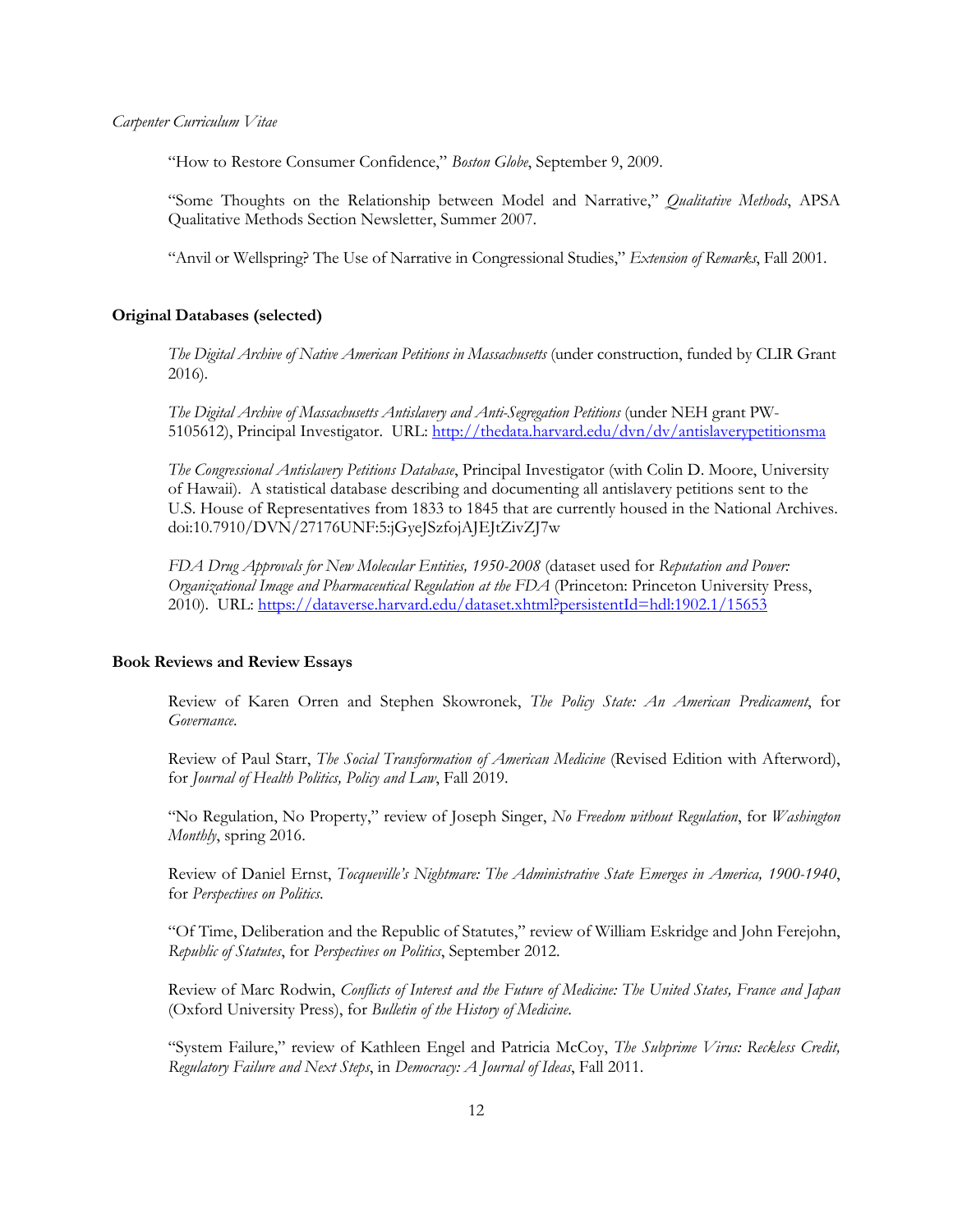Review of Daniel Fox, *The Convergence of Science and Governance: Research, Health Policy, and American States*, in *Bulletin of the History of Medicine*, 84 (4) (Winter 2010), 706-707.

"Forcing Pharmaceutical History into Boxes," review of Parrish, *Defining Drugs*; C. Scott Harrison, *The Politics of the International Pricing of Prescription Drugs*; Stephen Ceccoli, *Pill Politics*; Arthur Daemmrich, *Pharmacopolitics*; *Journal of Health Politics, Policy and Law*, August 2006.

"What Politics May Be Telling Us about Cost-Effectiveness Analysis," review of Peter Neumann's *Using Cost-Effectiveness Analysis to Improve Healthcare*, for *Health Affairs*, July/August 2005.

"A Polemic for Why Markets Need Cops," review of Philip Hilts' *Protecting America's Health: The FDA, Business, and One Hundred Years of Regulation*, for *Health Affairs*, September/October 2003.

Review of David Epstein and Sharyn O'Halloran, *Delegating Powers*, for *Perspectives on Politics*, 1 (1) March 2003.

"Lesson, Method, Portraiture and Myth: Richard Bensel's *The Political Economy of American Industrialization*," published on the University of Virginia's Miller Center for American Political Development [www.americanpoliticaldevelopment.org].

Review of Courtney Brown, *Serpents in the Sand: Essays on the Nonlinear Nature of Politics and Human Destiny*, for *American Journal of Sociology*, 86 (3) (1996): 286-288.

## **Working Papers & Manuscripts Under Review**

"Lawyers as Lobbyists: The Case of American Finance" (with Brian Libgober), earlier versions presented at the American Politics Research Workshop, February 2017; presented at the Stigler Center Conference on the Theory of the Firm, March 2017; presented at the Midwest Political Science Association, April 2017.

"Indigenous Representation by Petition: Transformations in Haudenosaunee Complaint and Request, 1680-1760," presented at the Yale Study Group on Native America and the American Politics Workshop, Yale (January 2015), the American Politics Workshop at Harvard (February 2015), the American Politics Workshop at Columbia (March 2015), the History and Culture Workshop, Harvard (March 2015), the APSA annual meetings, San Francisco (September 2015) and the Native American Studies and International History Workshop, Dartmouth College (November 2015).

"How Business Power Contests Conceptual Orders: The Strategic Reimagination of the Controlled Clinical Trial."

"Legislative Intent and Tobacco Governance: The Findings Section of the Family Smoking Prevention and Tobacco Control Act of 2009" (with Gregory Connolly and Lauren K. Lempert). Invited to revise and resubmit, *Tobacco Control -- BMJ*. Declined resubmission, under review at another journal.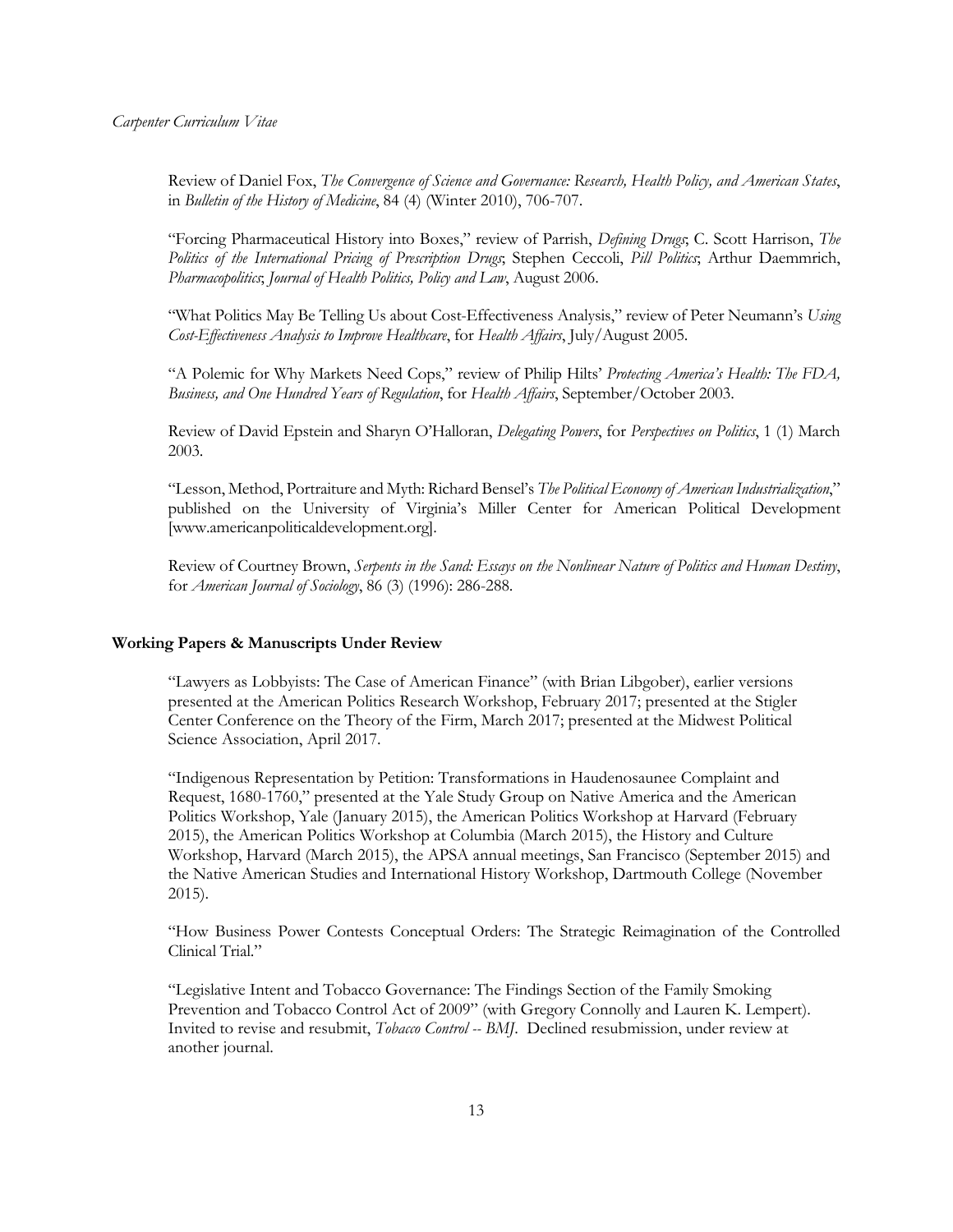"Population outcomes and public health impact of the Food and Drug Administration's ban of lights descriptors on cigarette packaging" (with Hillel Alpert and Gregory Connolly). Invited to revise and resubmit, *Tobacco Control -- BMJ*.

"Raising Red Flags: Administrative Learning and Postmarket Safety Alerts at the FDA," with Susan Moffitt, Jacqueline Chattopadhyay, and Clayton Nall.

"Antibiotic Resistance and Prescription Drug Coverage in Older Adults," with Thomas Hwang, Aaron Kesselheim and others. Under review.

« La pétition antiesclavagiste américaine au 19eme siècle -- Leçons et possibilités de recherches comparatives », presented at conference "Pétitionner : Appel aux Pouvoirs Législatifs aux 19<sup>e</sup> et 20<sup>e</sup> siècles," Assemblée Nationale, Paris, and Université Marne-la-Vallée, France, March 2013.

"Public Infrastructure and Political Mobilization: Canal Networks and Antebellum Social Movements," with Colin Moore and Clayton Nall.

"Product Classifiers in Consumer Regulation: Notes Toward a Theory, with Applications to Retail Financial Epidemiology."

"Are Close Elections Random?" with Brian Feinstein, Justin Grimmer and Eitan Hersh, presented at the annual meetings of the Midwest Political Science Association, April 2010. Under revision.

"Abandonment of Drug Development in Regulatory Equilibrium: Estimates from Asset Price Shocks Induced by FDA Action," with Jessica Blankshain, Nicholas Lillios, Susan Moffitt and Genevieve Pham-Kanter. Presented at the Harvard Working Group on Pharmaceutical Governance, June 2011; the annual meetings of the European Consortium for Political Research (ECPR), Reykjavik, Iceland, August 2011; Political Economy Workshop, Stanford GSB, January 2013.

"The Trouble with Deadlines," with Justin Grimmer.

"A Simple Model of Placebo Learning with Self-Remitting Diseases." Earlier versions presented at Harvard Medical School, for the RWJ Core Seminar in Health Policy, March 2004. Presented at the Center for the Advanced Study in the Behavior Sciences, Stanford, California, May 2004; Regulatory Policy Program, Kennedy School of Government, November 2005.

"The Calculus of Patient Advocacy in FDA Drug Review: A Model and a Narrative." Presented at the Annual Meetings of the American Political Science Association, September 2006.

*Nominated by the Qualitative Methods Section for the Pi Sigma Alpha Award for Best Paper of the 2006 Convention. Nominated by the Qualitative Methods Section for the Sage Paper Award for the Best Qualitative Methods Paper of the 2006 APSA Convention*.

"Fundamental Problems in Linear Statistical Analyses of Drug Approval Times on Simple Policy Indicators," with Danyank Karl Lok and Aaron R. Tjoa. *Robert Wood Johnson Foundation Scholars in Health Policy Working Paper #33*.

"Merit Reform, Networks and Bureaucratic Recruitment: The U.S. Department of Agriculture, 1880- 1920." Under revision.

*Received The Herbert Kaufman Award*, *for Best Paper presented in the Public Administration Section of the American Political Science Association annual meetings, August 1994, New York*.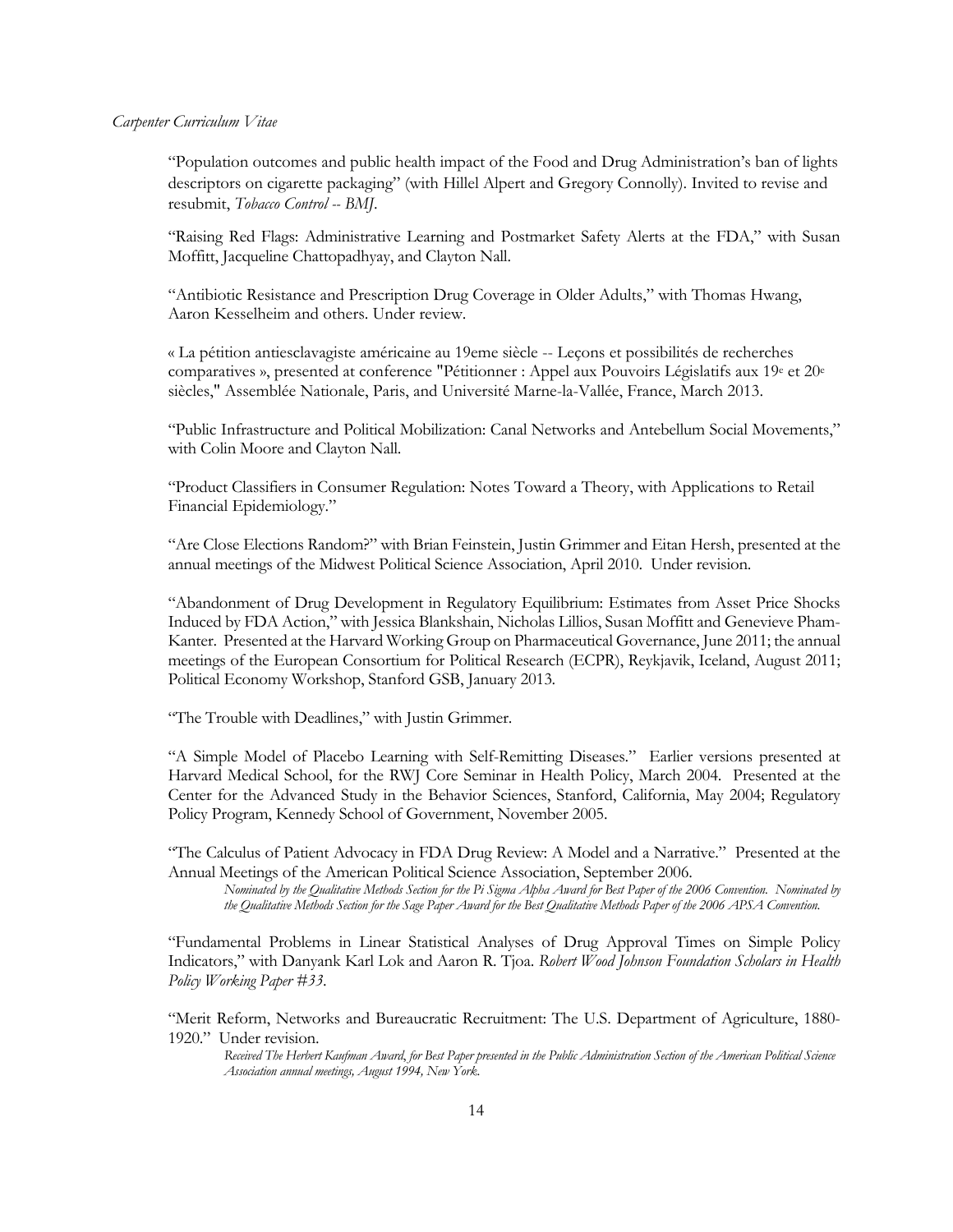## **Monographs, Incomplete Essays and Papers under Preparation for Review**

"Anxieties of Soliciting Empire: Transformations of the Petition across Languages and Peoples in the Saint Lawrence Valley and the Gulf of Maine, 1740-1840," presented at the conference *Contested Democracy: Contestation and Participation in the English-Speaking World: A Critical Evaluation*, CREW (EA 4399), Institut du Monde Anglophone, Université Sorbonne Nouvelle - Paris 3, 20-22 September 2012.

"Reading 1614: Colonialism (Champlain and Quebec), Absolutism (Richelieu and Colbert), Republicanism (Sieyes and DeTocqueville)."

"Qu'est-ce que le pouvoir conceptuel de l'état régulateur?" (What is the Conceptual Power of the Regulatory State?)

"Networks, Scientific Ideology and Administrative Practice: The Sequential Careers of Frances Kelsey and the Premises of the Modern Pharmaceutical World."

"A Theory of Approval Regulation," with Mike Ting. Presented at the annual meetings of the Midwest Political Science Association, Chicago, Illinois, April 2002; presented at the Political Economy Seminar, Stanford GSB, March 2004; presented at the Industrial Organization workshop, Department of Economics, Harvard University, March 2004.

"Ambiguity and Commitment in Approval Regulation," with Stephen Callander.

"A General Model of Placebo Learning: How More Patient Options Can Heighten Bias and Reduce Welfare."

"Why Do Larger Firms Receive Quicker Drug Reviews?" with Brian Feinstein, Colin Moore, Marc Turenne and Evan James Zucker. Presented at the Harvard-MIT Workshop in Positive Political Economy, March 2001.

"Who Should Pay for Property Rights? A New Theory of Progressive Taxation."

"The Normative Basis of Privacy in the Republican Political Tradition."

"Optimal Stopping with Memory Constraints: A Note."

"The Non-Neutrality of Organizational Memory: Optimal Stopping by Teams with Poisson Forgetting."

"Networks, Professions and the Social Capital of Bureaucracy: Collaboration and Associations at the USDA, 1890-1930," presented at the annual meetings of the International Social Networks Association (INSNA), Barcelona, Spain, May 1998.

"State Regulation as a Network Adoption Process: A Reanalysis of Stigler's (1971) Trucking Data," paper presented at the 1996 annual meetings of the Midwest Political Science Association, Chicago, Illinois.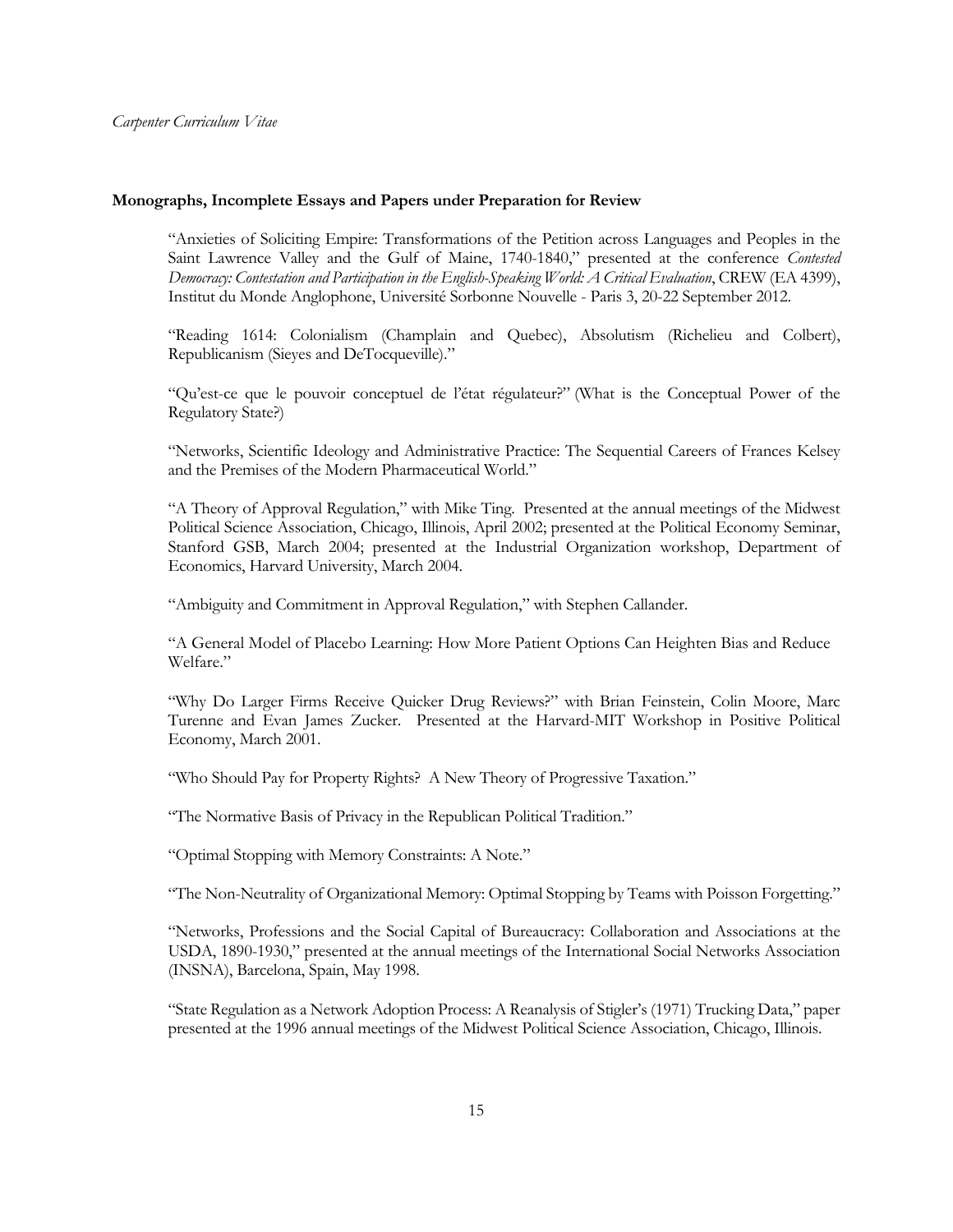#### **Elected Fellowships and National Societies**

Fellow, *Center for Advanced Study in the Behavioral Sciences*, Stanford, California, 2003-2004

Fellow, *John Simon Guggenheim Memorial Foundation*, 2007-2008.

Fellow*, Radcliffe Institute for Advanced Study,* Harvard University, Cambridge, Massachusetts, 2007-2008.

Professeur invité, L'École des Hautes Études en Science Sociales, Paris, France, janvier 2014.

Elected Member, *National Academy of Public Administration*, 2015-

## **Named Lectureships and Keynote Addresses (selected)**

2017 *Julian J. Rothbaum Distinguished Lecture Series in Representative Government*, University of Oklahoma.

- 2015 *Dr. Martin A. Entin Lecture in the History of Medicine*, McGill University, Montreal, Canada.
- 2015 *Regis J. Fallon Lecture on Health and Law*, University of Chicago.
- 2013 *John P. McGovern Award Lecture in Family, Health and Human Values*, University of Houston.
- 2013 "Conceptual Power and Cultural Capture in Regulation," keynote lecture for Structure of Governance Conference, Hebrew University of Jerusalem, Israel, January 4, 2013.
- 2013 *J. Worth Estes, M.D., History of Medicine Lecture*, Harvard Medical School.
- 2012 "Recruitment by Petition: Historical, Statistical and Mathematical Dimensions," keynote address for Augustin Cournot Doctoral Days, Université de Strasbourg, France, May 9, 2012.
- 2011 "L'entreprise et le pouvoir conceptuel de l'État régulateur." (Business and the Conceptual Power of the Regulatory State.) Concluding lecture to European Science Foundation Pharmaceutical Network's *Conference on Standardization and Drug Use Outside the Pharmacy*; Lyon, France. December 2011.
- 2011 *Herbert Simon Award Lecture on the Scientific Study of Bureaucracy*, Chicago, Illinois.

#### **Fellowships and Research Awards**

*The 2022 J. David Greenstone Prize* of the Politics and History Section of the American Political Science Association for the best book in politics and history published in 2021, for *Democracy by Petition: Popular Politics in Transformation, 1790-1870* (Cambridge, Massachusetts: Harvard University Press, 2021).

*The American Journal of Political Science Best Paper Award for Volume 62 (2018)*, awarded in 2019 for "Paths of Recruitment: Rational Social Prospecting in Petition Canvassing" (with Clayton Nall and Benjamin Schneer) [*American Journal of Political Science* 62 (1) (January 2018) 192-209].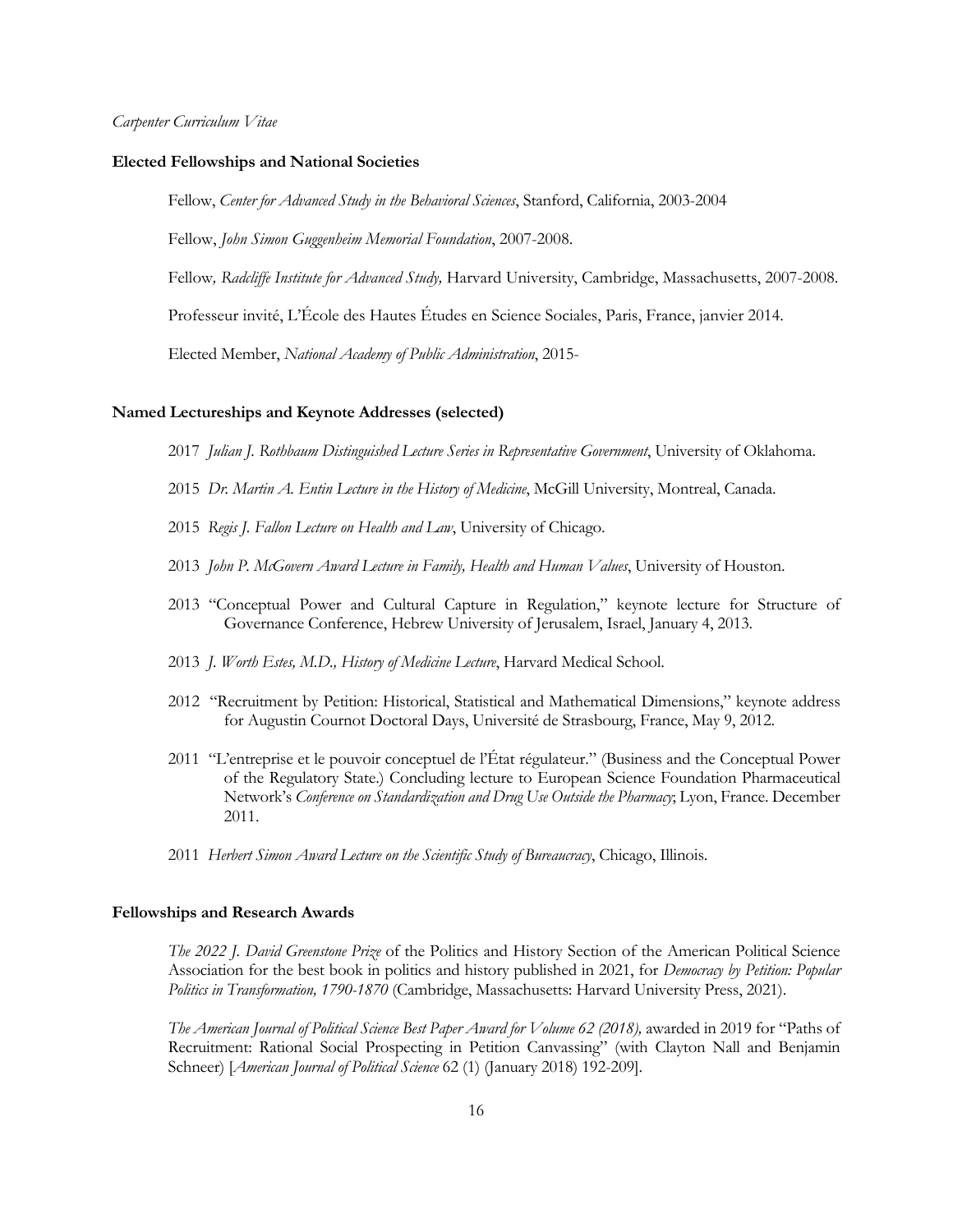*The 2015 Mary Parker Follett Award* of the Politics and History Section of the American Political Science Association, for the Best Article in Politics and History in 2014 (with Colin D. Moore, University of Hawaii), for "When Canvassers Became Activists: Antislavery Petitioning and the Political Mobilization of American Women" *American Political Science Review* August 2014.

*The 2013 J. Worth Estes Prize* of the American Association for the History of Medicine, for best article in the history of pharmacology and therapeutics, for "Bioequivalence: The Regulatory Career of a Medical Concept," *Bulletin of the History of Medicine* (2011), with Dominique Tobbell.

*The 2011 Allan Sharlin Memorial Award* of the Social Science History Association, presented annually for an outstanding book in social science history published in the previous year, for *Reputation and Power: Organizational Image and Pharmaceutical Regulation at the FDA* (Princeton University Press, 2010).

*2011 Walter Channing Cabot Fellow*, awarded by the Faculty of Arts and Sciences, Harvard University, to "selected faculty members in recognition of their achievements and scholarship in the fields of literature, history or art, as such terms may be liberally interpreted…."

*The 2011 David Collier Mid-Career Achievement Award*, from the APSA Section for Qualitative and Multi-Method Research, presented to "a mid-career political scientist to recognize distinction in methodological publications, innovative application of qualitative and multi-method approaches in substantive research, and/or institutional contributions to this area of methodology."

*The 2011 Herbert Simon Award*, of the Midwest Political Science Association and the Midwest Caucus for Public Administration, for a scholar who has made a significant career contribution to the scientific study of bureaucracy.

Fellow, *John Simon Guggenheim Memorial Foundation*, 2007-2008.

Fellow*, Radcliffe Institute for Advanced Study,* Harvard University, Cambridge, Massachusetts, 2007-2008.

*The 2007 Eliot Freidson Award for Best Publication*, Medical Sociology Section, American Sociological Association. With Elizabeth Armstrong and Marie Hojnacki.

*The 2006 Richard Neustadt Award* for Best Reference Work on the Presidency, for *Institutions of American Democracy: The Executive Branch*. [shared] (Daniel Carpenter, "The Evolution of National Bureaucracy in the United States," Chapter Two; edited by Joel Aberbach and Mark Peterson.)

*Robert Wood Johnson Foundation Investigator Award in Health Policy Research*, 2004-2006, for "Reputation and Regulation: A Study of Pharmaceutical Policy at the FDA."

Fellow, *Center for Advanced Study in the Behavioral Sciences*, Stanford, California, 2003-2004

*The 2002 Gladys Kammerer Award of the American Political Science Association*, for the best book on U.S. national policy published in 2001 (*The Forging of Bureaucratic Autonomy*).

*The 2002 Charles Levine Award* of the International Political Science Association, for the best book on public administration and public policy published in 2001 (*The Forging of Bureaucratic Autonomy*).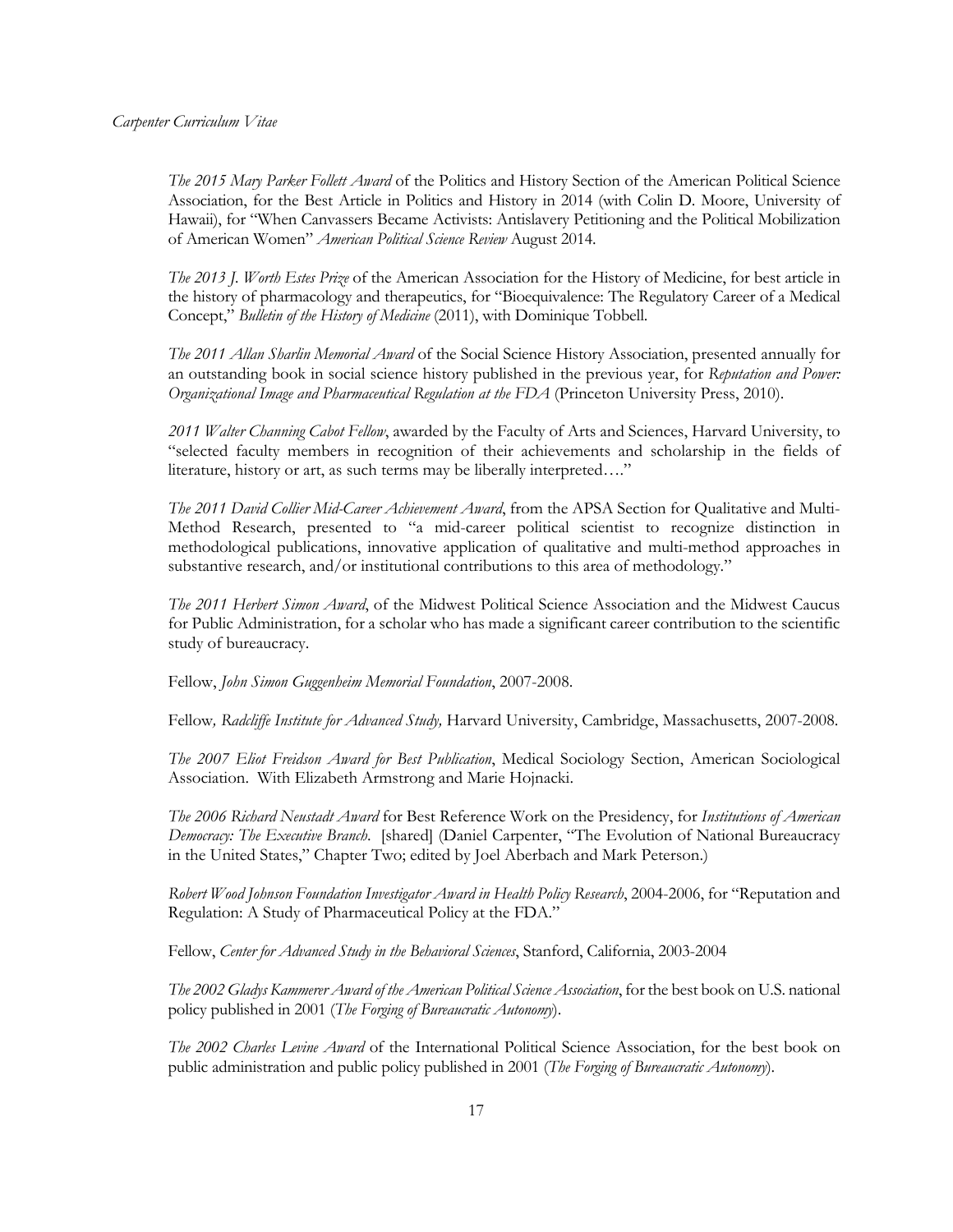*The 2001 Pi Sigma Alpha Award,* for Best Paper of the 2000 Midwest Political Science Association convention, for "Groups, the Media, and Agency Waiting Costs: The Political Economy of FDA Drug Approval."

*Martha Joynt Kumar Award for Best Convention Paper on the Presidency Delivered at the 1999 American Political Science Association Meetings*, for "Institutional Change in a System of Separated Powers," with Keith Whittington.

*Robert Wood Johnson Foundation Scholar in Health Policy Research*, 1998-2000, in residence at the University of Michigan.

The 1998 *Harold D. Lasswell Award* of the American Political Science Association, for the best dissertation on public policy completed in 1996 or 1997.

*The Herbert Kaufman Award*, for Best Paper presented in the Public Administration Section of the American Political Science Association annual meetings, August 1994, New York, NY; for "The Structural and Institutional Foundations of Bureaucratic Culture: Corporate Attachment at the U.S. Department of Agriculture, 1900-1932."

*Brookings Institution Research Fellowship in Governmental Studies*, Academic Year 1994-1995, Washington, D.C.

*Alfred D. Chandler Dissertation Fellowship*, Harvard University (Graduate School of Business, Department of History, Department of Economics), Autumn 1994.

*Andrew Mellon Dissertation Fellowship*, 1993-1994 Academic Year.

*The Herbert Kaufman Award*, for Best Paper presented in the Public Administration Section of the American Political Science Association annual meetings, August 1992, Chicago, IL; for "Presidential Budgetary Influence in Federal Regulation: The Phenomenon of Loose Control."

*Best Paper Award*, Executive Politics Section, American Political Science Association annual meetings, August 1992, Chicago, IL; for "Presidential Budgetary Influence in Federal Regulation: The Phenomenon of Loose Control."

*University of Chicago Full Fellowship*, 1989-1993, awarded April 1989.

*Alpha Sigma Nu*, Jesuit National Honor Society, Georgetown University chapter, Member (1987-89) and President (1988-89).

*Georgetown University Department of Government Award*, May 1989, given to the outstanding senior in the undergraduate Honors Government Program.

#### **Research and Teaching Grants**

*Russell Sage Foundation*, for "Inequality, Institutions, and the Making of Financial Policy," (with Susan Yackee), \$142,388 for two years (January 2018 – December 2019).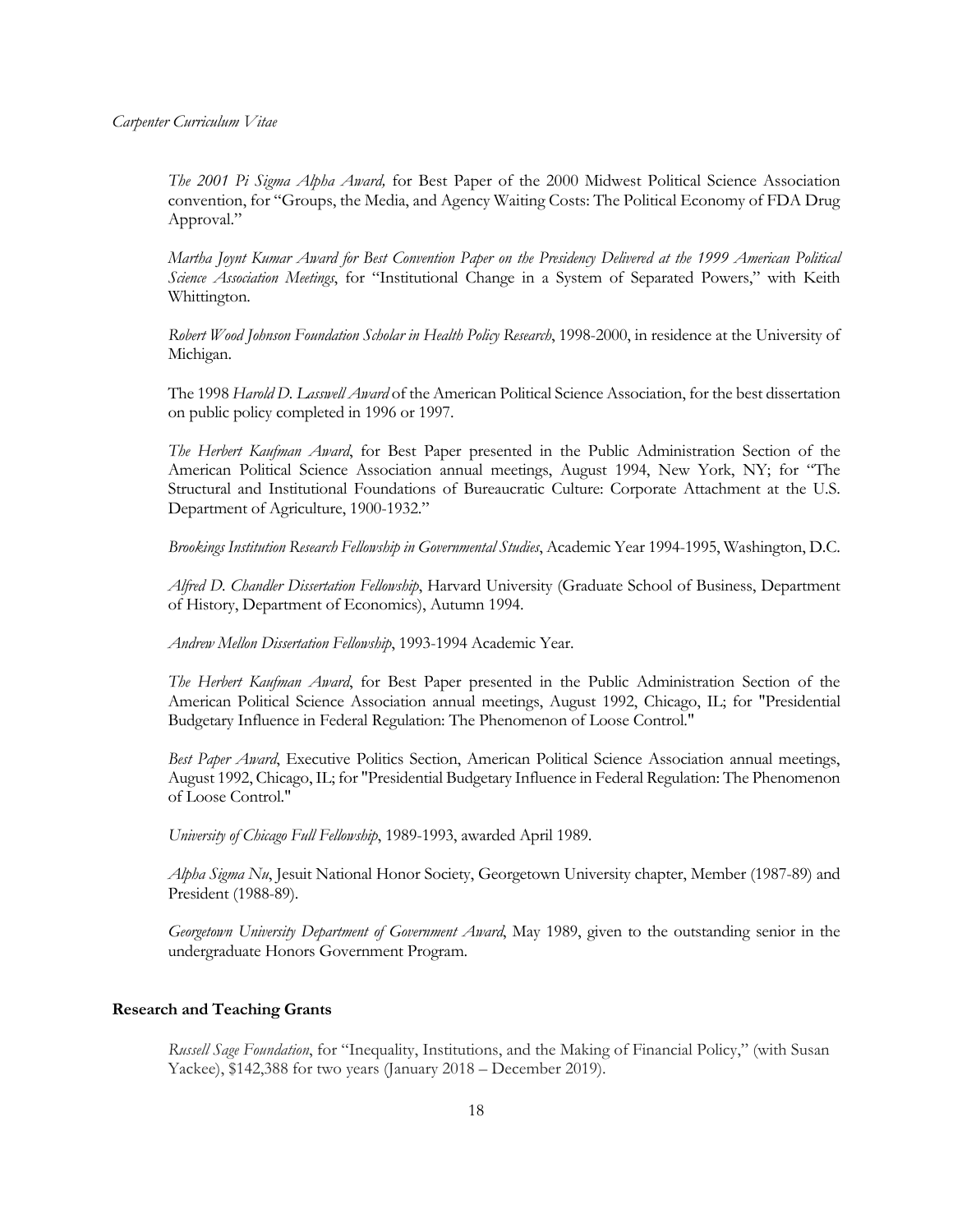*Council on Library and Information Resources* (from Mellon Foundation), for "A Digital Archive of Native American Petitions in Massachusetts," \$275,795 for two years (January 2016 – December 2017).

*Washington Center for Equitable Growth*, for "Political Inequality and Financial Rulemaking: A Collaborative Empirical Project for the Production of Data," \$75,000 for two years (January 2016 – December 2017).

*National Institute on Drug Abuse, National Institutes of Health*, for "A Regulatory Framework for Substantial Equivalence Applications under the FSPTCA," R21-DA036485-01, with Gregory Connolly. Co-Principal Investigator. \$450,285 for two years (October 2013 – October 2015; no-cost extension until October 2016).

*National Endowment for the Humanities*, PW-5105612, for "A Digital Archive of Massachusetts Anti-Slavery and Anti-Segregation Petitions," \$260,231.00; project costs with sharing amount to \$435,570 (July 1, 2012 to June 30, 2015; no-cost extension until June 30, 2016). Principal Investigator; no salary support.

*Ewing Marion Kauffman Foundation*, planning grant for "Financial Regulation and the Financialization of the U.S. Economy." \$25,000 (August-November 2014). Principal Investigator; grant housed at the Tobin Project, Cambridge, Massachusetts.

*Edmund J. Safra Center for Ethics*, "Clearinghouse Institutions for Conflict-of-Interest Issues in Medical Products: A Theoretical, Empirical and Policy Study." Principal Investigator; with Lisa Lehmann, M.D, Eric Campbell, M.D., Steven Joffe, M.D. and Isaac Kohane, M.D (all Harvard Medical School); \$298,962.76 for 24 months (September 2010-August 2012).

*Alfred Sloan Foundation* and *Russell Sage Foundation* (joint Alfred P. Sloan Foundation/Russell Sage Foundation Working Group on Consumer Finance and Behavioral Economics), "Toward a Consumer Choice Engine for Insurance Products," and "Linking Risk Databases to Consumer Choice Engines: Toward Product Identifiers for Financial Informatics" (PI); with Tom Baker (University of Pennsylvania Law); \$67,000 (July 2010-July 2012).

*The Tobin Project on Economic Regulation*, "Capture-Proofing Economic Regulation" (with Steve Croley (University of Michigan Law) and David Moss (Harvard Business School)).

*National Endowment for the Humanities*, "We the People" Challenge Grant for the *Harvard University Initiative on the American Republic*: \$875,000 (July 2007 to July 2011); \$3,500,000 with matching. Principal Investigator. [Note: I received neither salary support nor research support from this grant.]

*CVS/Caremark Foundation*, "Adherence to Medication Regimens: An Interdisciplinary Study," \$3,200,000 (September 2009 to September 2012), Co-Principal Investigator. Principal Investigator: William Shrank, M.D., Harvard Medical School. [Note: I received data access, and neither salary support nor research support, from this grant.]

*The Tobin Project on Economic Regulation*, "How Regulation Makes Markets: The Political Economy of Pharmaceutical Governance in the United States," Summer 2009.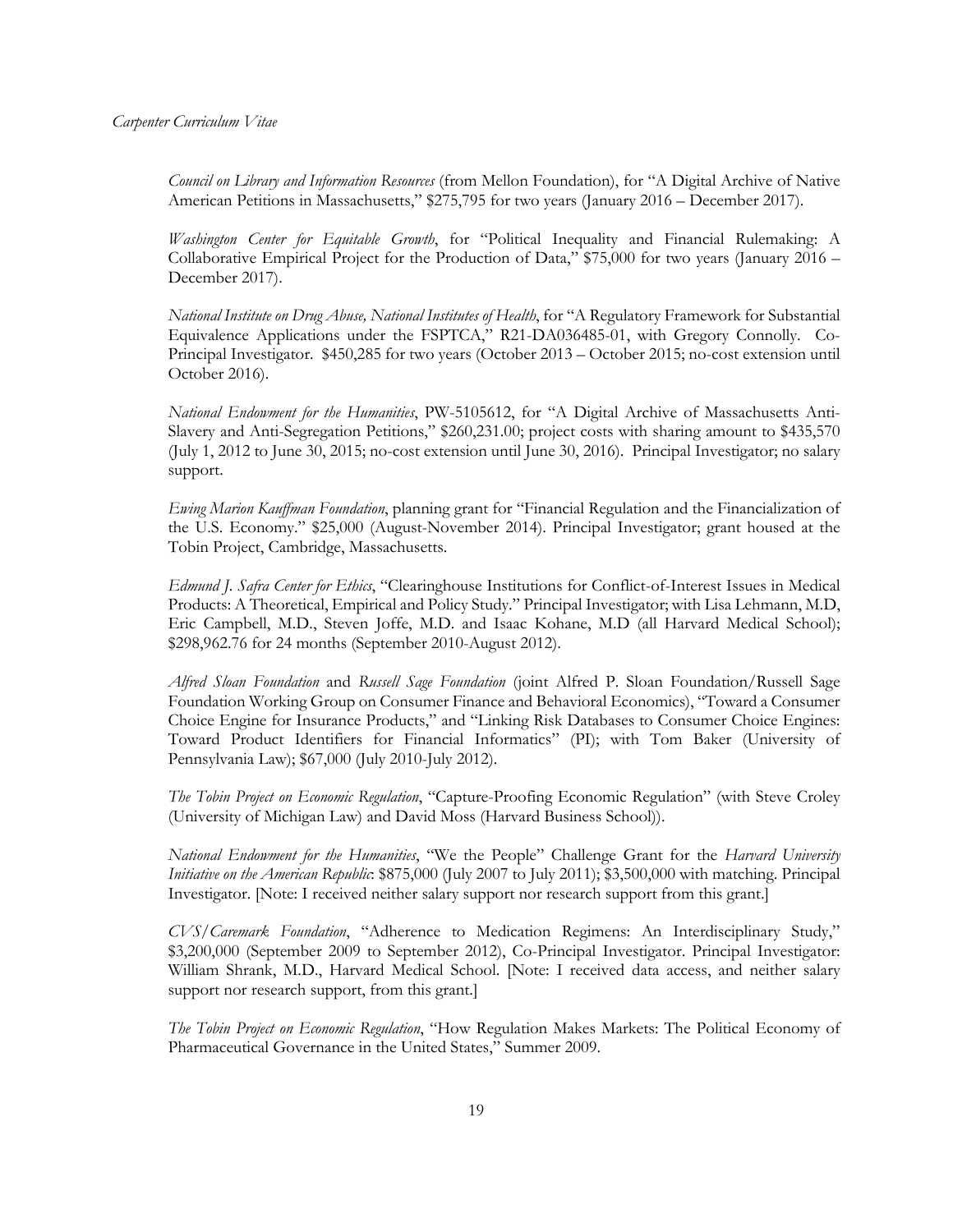*Robert Wood Johnson Foundation Investigator Award in Health Policy Research*, for "Reputation and Regulation: A Study of Pharmaceutical Policy at the FDA": \$275,000 (July 2004 to January 2007).

*National Science Foundation*, SES-0351048, for "Collaborative Research on Competition, Dynamism and Endogeneity in Agenda-Setting: An Analysis of Public Attention to Disease" (with Elizabeth Armstrong and Marie Hojnacki), 2004: \$425,227 for 24 months (no-cost extensions until 2009).

*National Science Foundation*, SES-0076452, for "Formal and Empirical Analyses of Bureaucratic Delay: The Case of FDA Drug Review," May 2000: \$221,283 for 24 months.

*Price Waterhouse Coopers Endowment for the Business of Government*, Research Grant, April 2000. For "Technology, Politics and Organizational Culture: The Acceleration of Drug Approval at the FDA."

*Spring/Summer Research Grant Program*, Rackham School of Graduate Studies, University of Michigan, April 2000, for "Organizational Learning and the Timing of Bureaucratic Decisions: The Political Economy of FDA Drug Approval."

*Robert Wood Johnson Foundation Scholar in Health Policy Research*, 1998-2000, in residence at the University of Michigan.

Princeton University Committee on Research in the Humanities and Social Sciences, 1996, 1997; Center for Domestic and Comparative Policy Studies, Princeton University, 1997.

State Historical Society of Iowa, 1997. "Cultural and Technological Change in Iowa Post Offices, 1900- 1920: Sources and Implications."

## **Teaching, Mentoring and Curriculum Awards**

*GSA Diversity and Inclusion Award*, December 2020, Graduate Students' Association, Department of Government, Harvard University; for excellence in advancing diversity and inclusion in graduate mentoring.

Spring 2005: Harvard Committee on Undergraduate Education (CUE) Overall Professor Rating of 4.5 (out of 5) for "The Theory and Practice of Republican Government." Letter of Commendation from FAS Social Sciences Dean, July 2005.

*Princeton University 250th Anniversary Fund for Innovation in Undergraduate Education*, April 1997 (joint proposal with Howard Rosenthal). University grant for development of computer program interface allowing undergraduate political science students to access and analyze historical data on congressional voting, budgetary politics, bureaucratic development, union membership and the like.

*Princeton University 250th Anniversary Fund for Innovation in Undergraduate Education*, May 1996 (joint proposal with Howard Rosenthal).

*Morton Grodzins Prize Lecturer*, 1993-94 Academic Year, Department of Political Science, The University of Chicago; for "The Development of American Political Institutions."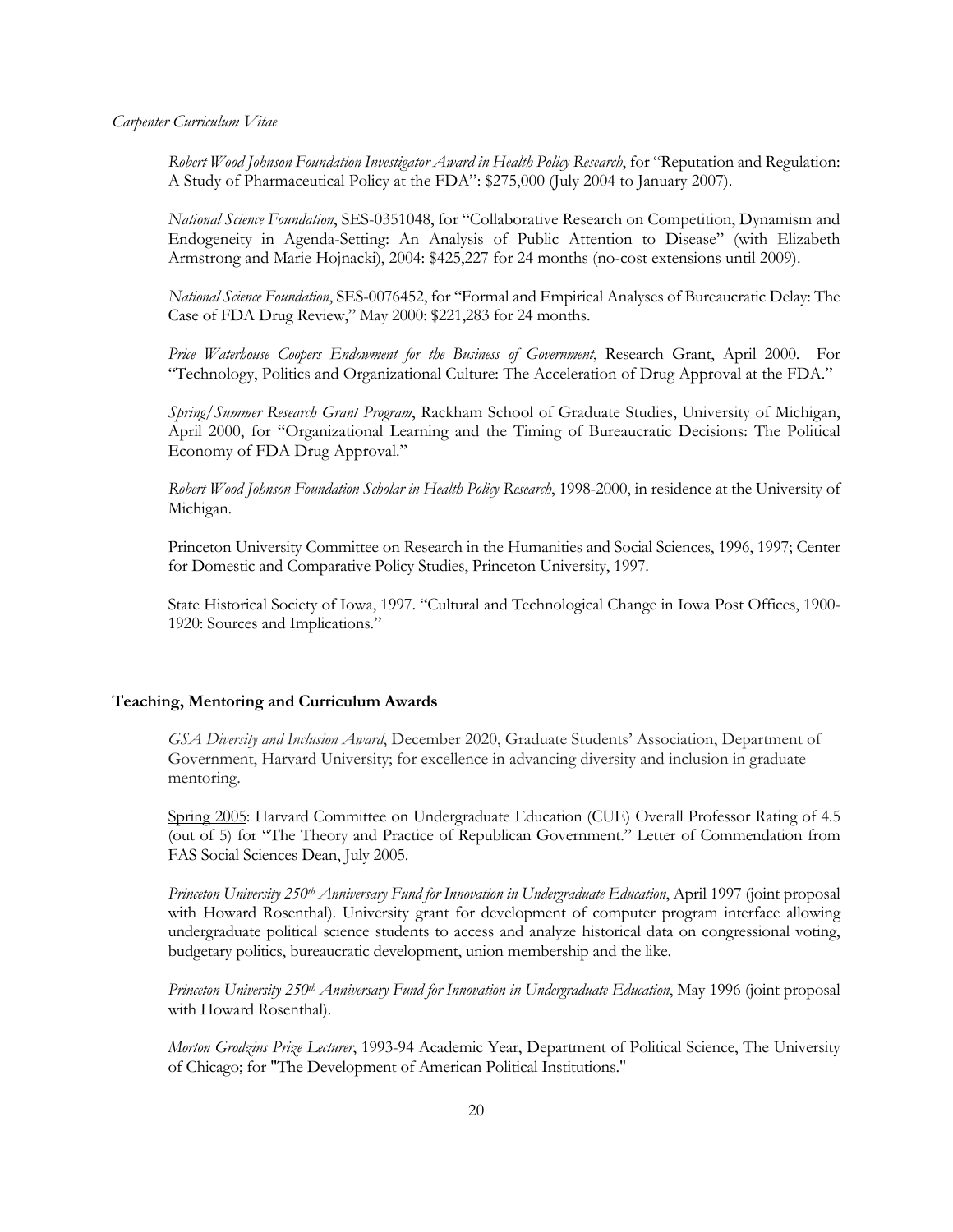#### **Teaching Interests and Experience [selected]**

The Early Development of American Political Institutions and Organizations, 1650-1860 (Harvard University Junior Seminar), Spring 2003, Fall 2009, Fall 2010, Fall 2012, Fall 2018.

- $\triangleright$  Fall 2009 enrollment: 5 students. Overall course rating: 4.8 [1-5 scale]. Overall professor rating: 5.0 [1-5 scale].
- Ø Fall 2010 enrollment: 5 students. Overall course rating: 4.8 [1-5 scale]. Overall professor rating: 5.0 [1-5 scale].
- $\triangleright$  Fall 2012 enrollment: 10 students. Overall course rating: 4.6 [1-5 scale]. Overall professor rating: 4.7 [1-5 scale].
- $\triangleright$  Fall 2018 enrollment: 9 students. Overall course rating: 4.6 [1-5 scale]. Overall professor rating: 4.8 [1-5 scale].

The Theory and Practice of Republican Government (Harvard University General Education Course).

- Ø Spring 2005 enrollment: 56 students. Overall course rating: 3.83 [1-5 scale]. Overall professor rating: 4.50 [1-5 scale].
- Ø Spring 2007 enrollment: 56 students. Overall course rating: 3.91 [1-5 scale]. Overall professor rating: 4.13 [1-5 scale].
- $\triangleright$  Spring 2009 enrollment: 30 students. Overall course rating: 3.7 [1-5 scale]. Overall professor rating: 4.1 [1-5 scale].
- Ø Spring 2011 enrollment: 25 students. Overall course rating: 4.05 [1-5 scale]. Overall professor rating: 4.36 [1-5 scale].
- Ø Spring 2013 enrollment: 53 students. Overall course rating: 4.08 [1-5 scale]. Overall professor rating: 4.58 [1-5 scale].
- Ø Spring 2014 enrollment: 50 students. Overall course rating: 4.27 [1-5 scale]. Overall professor rating: 4.57 [1-5 scale].
- Ø Fall 2017 enrollment: 125 students. Overall course rating: 3.88 [1-5 scale]. Overall professor rating: 4.48 [1-5 scale].
- $\triangleright$  Fall 2018 enrollment: 20 students. Overall course rating: 3.8 [1-5 scale]. Overall professor rating: 4.6 [1-5 scale].
- Ø Fall 2020 enrollment: 37 students. Overall course rating: 4.33 [1-5 scale]. Overall professor rating: 4.7 [1-5 scale].

Bureaucratic Politics: Government, Economic, Social and Military Organizations (Undergraduate course, Harvard University: Fall 2006, Spring 2009, Spring 2010, Fall 2016). Website at (*http://people.hmdc.harvard.edu/~dcarpent/burpols/burpols.htm*).

- Ø Fall 2006 enrollment: 25 students. Overall course rating: 4.2 [1-5 scale]. Overall professor rating: 4.4 [1-5 scale].
- $\triangleright$  Spring 2009 enrollment: 20 students. Overall course rating: 3.8 [1-5 scale]. Overall professor rating: 4.3 [1-5 scale].
- Ø Spring 2010 enrollment: 16 students. Overall course rating: 4.56 [1-5 scale]. Overall professor rating: 4.83 [1-5 scale].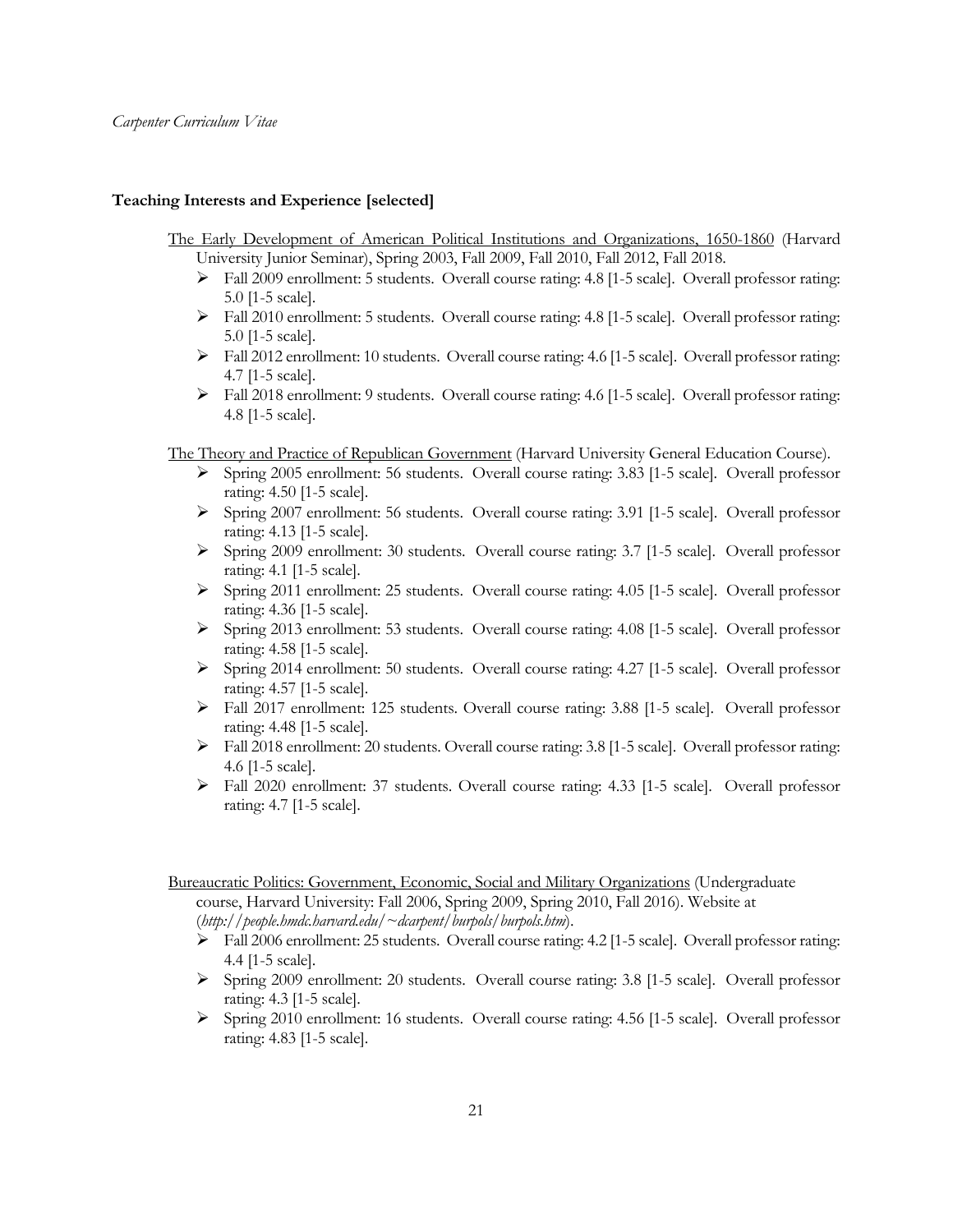Ø Fall 2016 enrollment: 18 students. Overall course rating: 4.6 [1-5 scale]. Overall professor rating: 4.9 [1-5 scale].

The Political Economy of Government Regulation (Fall 2001, University of Michigan; Spring 2006, Harvard University) (*http://people.hmdc.harvard.edu/~dcarpent/gregclass.htm*). I have designed and maintained this course home page; now at Harvard.

Approaches to Politics [introductory graduate pro-seminar in political science (Fall 2010, Fall 2013, Fall 2014)

The Politics and Behavior of Bureaucratic Organizations, Graduate Course, Department of Government, Harvard University, Fall 2004, Fall 2006, Fall 2008, Fall 2012.

Introduction to American Politics (Spring 1997 @ Princeton University to Winter 2002 @ University of Michigan). Spring 2006, Harvard University: Government 30 [Course web page: people.hmdc.harvard.edu/~dcarpent/govt30webhome.html].

Most recent enrollment: 375 students (Winter 2001)

Course Web Pages: (*http:/www.princeton.edu/~pol328/pol220.html*). Web page no longer active. (*http:/www-personal.umich.edu/~dancarp/ps111.html*). Web page no longer active.

Graduate Seminar in the Development of American Political Institutions, Winter 2001, Spring 2007. Regulation and Bureaucracy in America, Princeton University Junior Workshop, Fall 1995, Fall 1996. Development of American Political Institutions, 1865-1945

(*http:/www-personal@umich.edu/~dancarp/ugapd/ugapd.htm*) (Web page no longer active.) Graduate Seminar in Bureaucratic Politics, Princeton University, Spring 1998.

Graduate Introductory Seminar in American Politics

The Political Environment of Policy Analysis, Fall 2000, Fall 2002

Stochastic Models of Political Economy, Winter 2002. Possible Spring 2007, Harvard. Frontiers in American Politics (Harvard University Graduate Seminar), Spring 2003.

Other Teaching Interests: Organization Theory Regulatory Politics and Policy Budgetary Politics and Policy Probability Theory/Stochastics

**Senior Theses Advised [last 12 years]** [theses are graded and awarded prizes by those other than the advisor]

Jonathan Warsh (Government, Harvard '11), "Disease Politics at the National Cancer Institute," *magna cum laude*.

Andrew Shindi (Government, Harvard '13), "The Inadvertent Inheritors of the Moon and the Stars: Accidental Presidents and the Vice Presidency," *summa cum laude*. Hoopes Prize.

James Dickerson (Government, Harvard '14), "Why Surrogates?" *Magna cum laude*.

Shannon Grammel (Government, Harvard '14). "Old Soldiers Never Die, They Just Join the Court: Prior Military Service and the Doctrine of Military Deference on the Supreme Court," *summa cum laude minus*. James Gordon Bennett Prize for best essay about American domestic or foreign policy on an issue of contemporaneous interest.

Thomas Hwang (Harvard '14), "Studies in Biomedical Innovation," *summa cum laude*. Hoopes Prize.

Parker Davis (Government, Harvard '15), "Disease Politics and Research Funding at the National Institute of Health."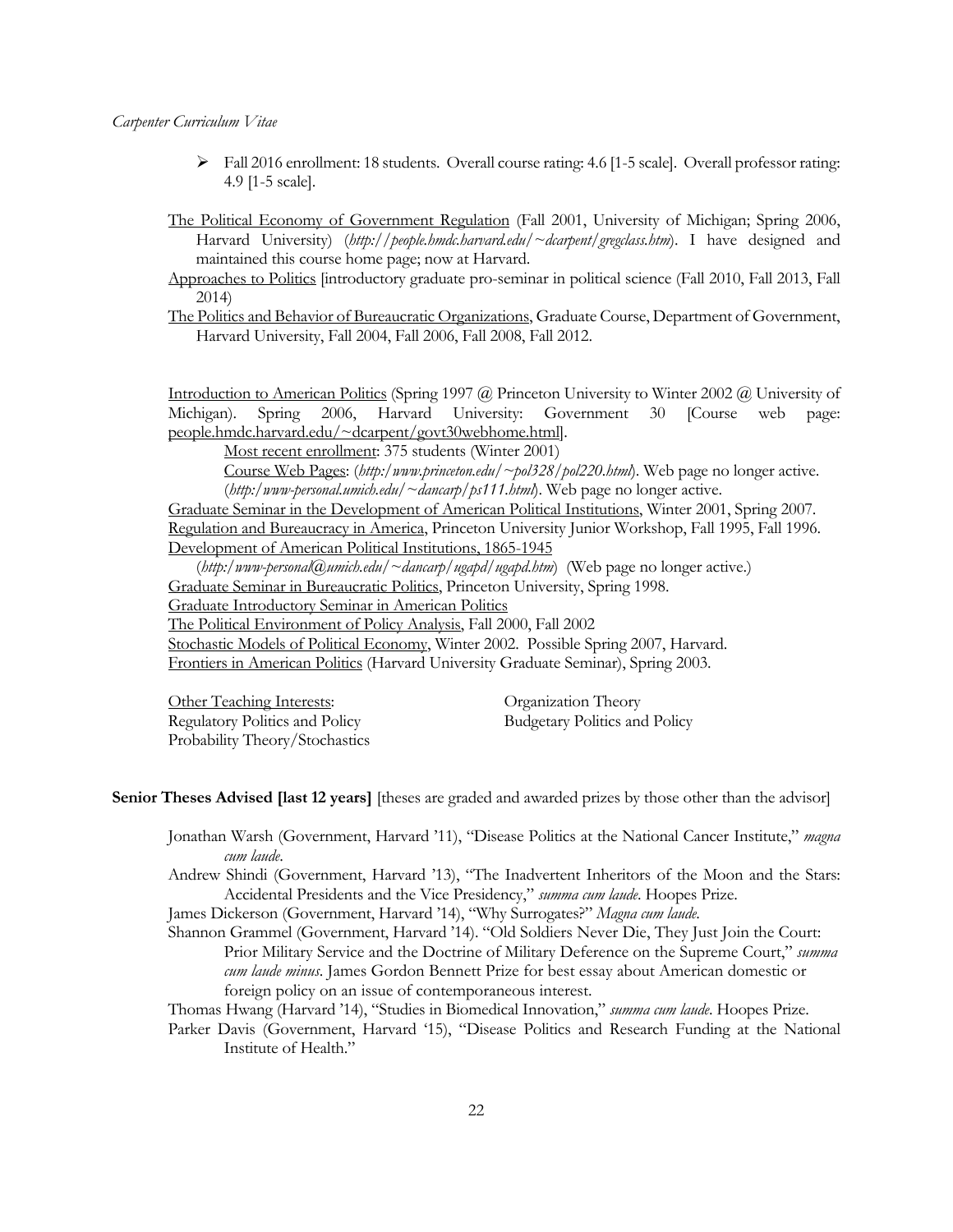- Cameron Thariani (Social Studies, Harvard '17), "Event Studies of Bank Participation and Federal Rulemaking: Capital Adequacy Rules in Dodd-Frank," *summa cum laude minus*.
- Jacob Kamenker (Statistics, Harvard '17), "Alternative Population Models for Veterans Affairs," *summa cum laude*. Hoopes Prize.
- Sarah Anderson Wu (Government, Harvard '18)
- Kyle McFadden (Government, Harvard '18)
- Kent Haeffner (Government, Harvard '18)
- Asia Taylor Stewart (Government and Women, Gender and Sexuality Studies, Harvard '18). "(In)visibly Queer: Assessing Disparities in the Adjudication of U.S. LG BTQ Asylum Cases."
	- Distinguished Thesis Prize from Ethnicity, Migration and Rights.
- Ian Lutz (Social Studies, Harvard, '21)

**Mentoring, Dissertation Committees and Graduate Collaborators/Advisees** [includes those for whom I have served on dissertation committees, for whom I have written letters, or whom I have otherwise mentored]

Steven Croley (Princeton University, dissertation committee; now University of Michigan Law School)

- Sanford Clark Gordon (Princeton University, dissertation committee; first placement Ohio State University; now New York University)
- Susan Moffitt (University of Michigan; first placement and presently at Brown University)
- Marek Steedman (University of Michigan, dissertation committee; now University of Southern Mississippi)
- Michael Duenes (University of Michigan; now University of Minnesota)
- Patricia Keenan (Health Policy, Harvard University, dissertation committee; first placement and presently at Yale University School of Medicine)
- Shanna Rose (Political Economy, Harvard University, dissertation committee; now NYU Wagner School)
- Ryan T. Rynbrandt (University of Michigan, dissertation committee; now Collin County Community College, Texas)
- Michael Minta (University of Michigan; now University of Minnesota)
- Jerry Woonsong Kim (Harvard Business School, dissertation committee; now Columbia University School of Business)
- Liam Schwartz (Government, Harvard University; now Harvard University)
- Mikhail Pryadilnikov (Government, dissertation committee, Harvard University)
- Colin Moore (Government, Harvard University, chair; first placement and presently at University of Hawaii)
- Brian Feinstein (Government, Harvard University, chair; now assistant professor, Department of Legal Analysis, Wharton School, University of Pennsylvania)
- Justin Grimmer (Government, Harvard University; first placement Stanford University; now Professor of Political Science at Stanford University)
- Eric Lomazoff (Government, Harvard University, chair; first placement University of Oklahoma, now Villanova University)
- Clayton Nall (Government, Harvard University, dissertation committee; first placement at Stanford University; currently Assistant Professor of Political Science, University of California, Santa Barbara)
- Eitan Hersh (Government, Harvard University; first placement at Yale University; presently Associate Professor of Political Science at Tufts University)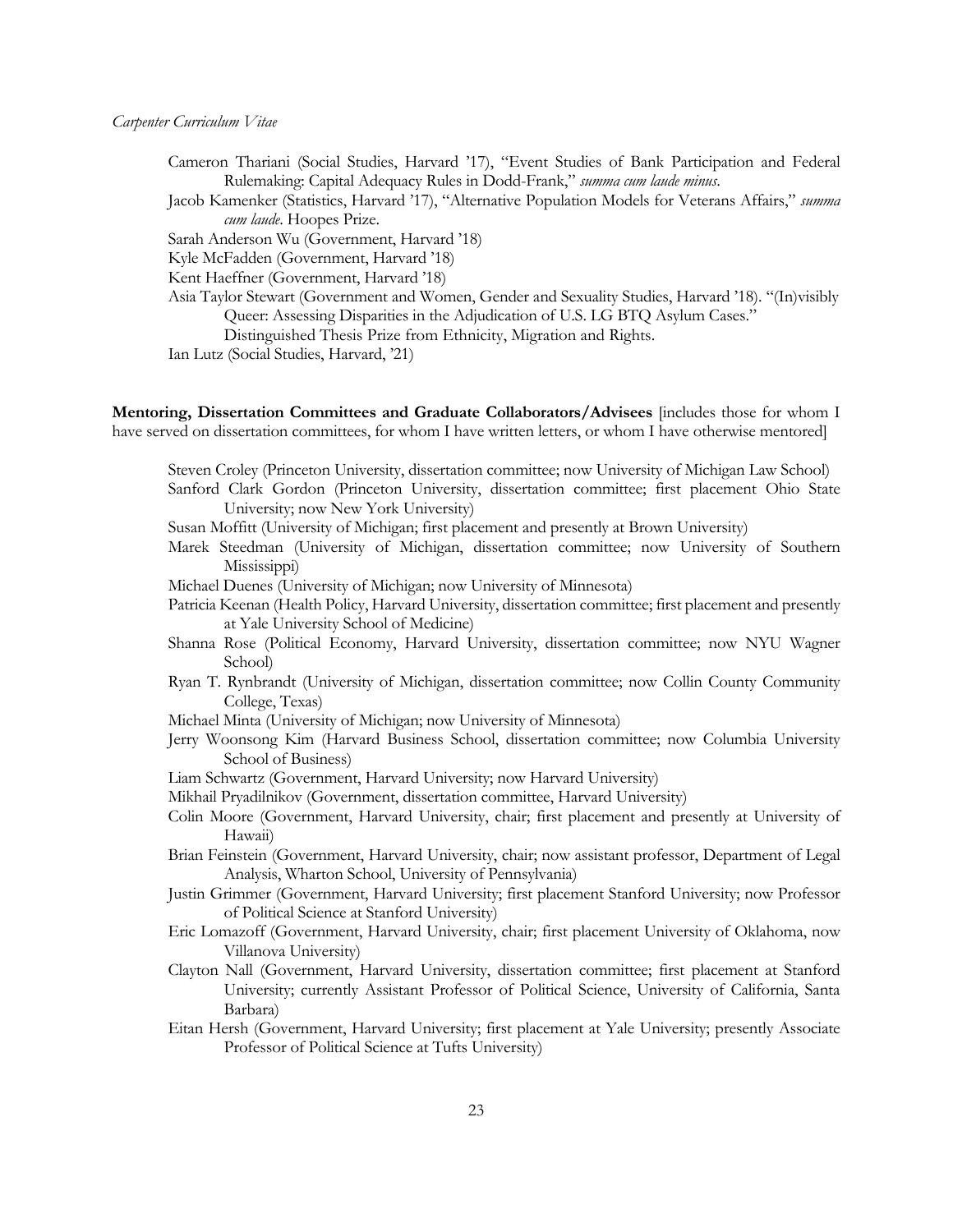- Jacqueline Chattopadhyay (Harvard University, dissertation committee; first placement and presently at University of North Carolina, Charlotte)
- Chris Carrigan (Public Policy Ph.D. Program, Harvard University, chair; first placement and presently at George Washington University)
- Laurence Tai (Public Policy Ph.D. Program, Harvard University, chair; as of 2015, Law and Economics Program, NYU Law)
- Ariel Dora Stern (Public Policy Ph.D. Program, Harvard University, dissertation committee; first placement and presently assistant professor at Harvard Business School)
- Jessica Blankshain (Political Economy and Government Ph.D. Program, Harvard University, chair; first placement and presently at U.S. Naval War College)
- Sam Rosenberg (Department of History, Harvard University, dissertation committee; first placement and presently, assistant professor of political science, Colgate University)
- Vanessa Williamson (Government, Harvard University, dissertation committee; first placement and presently at Brookings Institution)
- Peter Conti (Department of History, Princeton University; first placement and presently at Wharton School, University of Pennsylvania)
- Benjamin Schneer (Government, Harvard University, dissertation committee; first placement at Florida State University; currently assistant professor of public policy, Harvard Kennedy School)
- Joseph Luna (Government, Harvard University, dissertation committee; now U.S. Department of Energy)
- Melissa Sands (Government, Harvard University, dissertation committee; first placement, Department of Political Science, UC-Merced; now Assistant Professor of Political Science, London School of Economics and Political Science)
- Peter Bucchianeri (Government, Harvard University, dissertation committee)
- Jesse Gubb (Government, Harvard University, dissertation committee, chair)
- Chase Foster (Government, Harvard University, dissertation committee)
- Carl Gerschenson (Department of Sociology, Harvard University, dissertation committee)
- Tess Wise (Government, dissertation committee, Harvard University; first placement; Visiting Assistant Professor, Amherst College; current placement, assistant professor (tenure-track), Wake Forest University)
- Tobias Resch (Government, Harvard University, chair, dissertation committee)
- Nicholas Lillios (Government and Social Policy, Harvard University, chair, dissertation committee)
- Genevieve Pham-Kanter (collaborator and mentor; currently Assistant Professor Medicine, University of Pennsylvania)
- Brian Libgober (Government, Harvard University, chair, dissertation committee; first placement (start Fall 2020), assistant professor (tenure-track), UC San Diego School of Global Policy and Strategy; currently Assistant Professor of Political Science, Northwestern University)
- Daniel Benamouzig (Sciences Po, Paris, France comité d'habilitation à diriger les recherches (HDR), « garant » ; currently Directeur de recherche CNRS, Centre de Sociologie des Organisations, and Associate Professor, Sciences Po, Paris, France)
- Angie Bautista-Chavez (Government, Harvard University, dissertation committee co-chair; Radcliffe Institute Graduate Student Fellow, 2019-2020; first placement, Assistant Professor, School of Politics and Global Studies, Arizona State University)
- Sarah James (Government and Social Policy, Harvard University, dissertation committee; Radcliffe Institute Graduate Student Fellow, 2020-2021)

Shom Mazumder (Government, Harvard University, chair, dissertation committee; currently Facebook) Elliot Stoller (Organizational Behavior [HBS], Harvard University)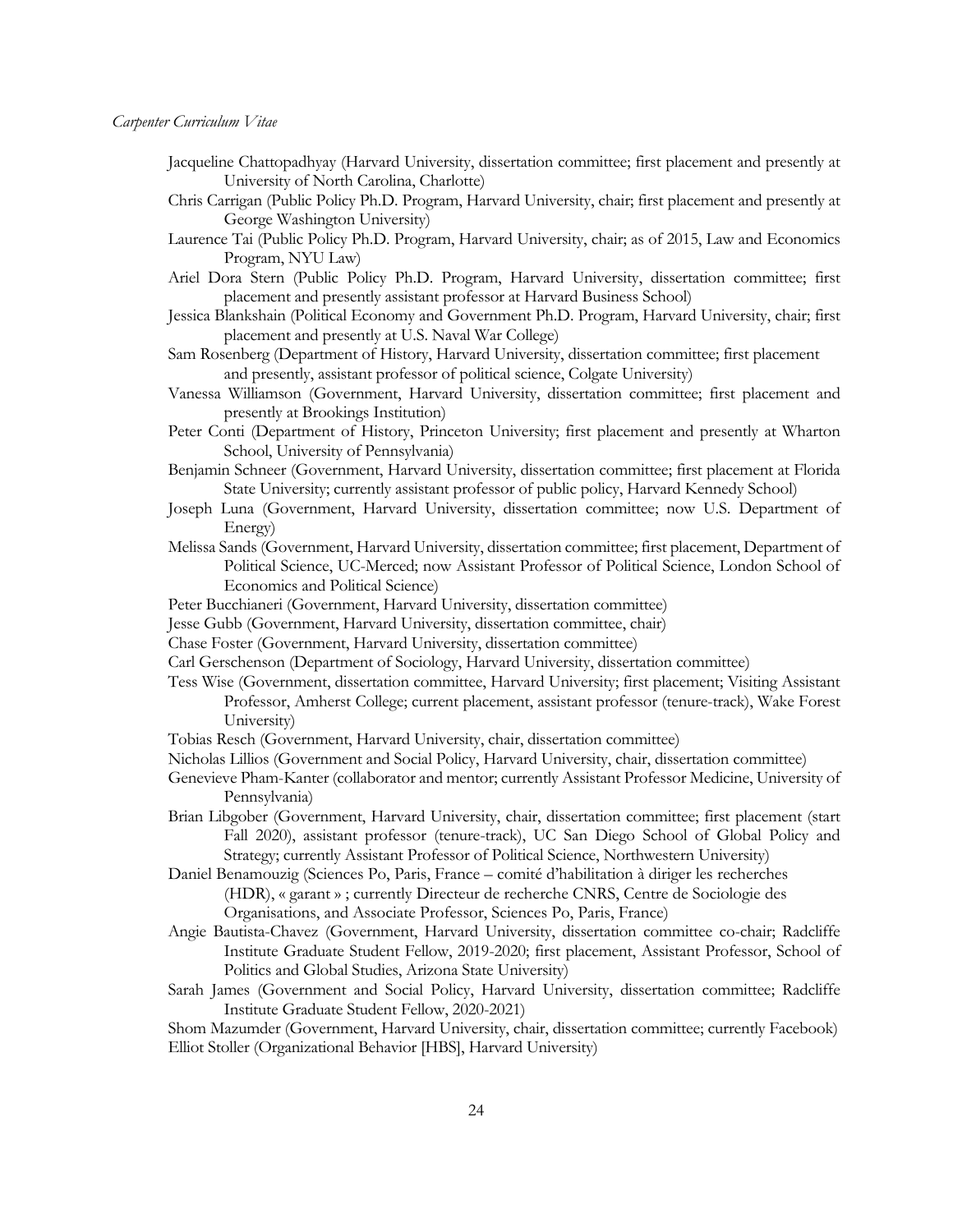Guillermo Toral (Political Science, MIT ; advisor and was for a time on dissertation committee; currently Assistant Professor of Political Science, Vanderbilt University) Ariel White (Assistant Professor of Political Science, MIT) Amy Lakeman (Government, Harvard University) Riley Carney (Government, Harvard University) François Dedieu (Université de Paris-Dauphine, France – comité d'habilitation à diriger les recherches (HDR), rapporteur) Nicholas Short (Government, Harvard University, chair, dissertation committee) Tana Johnson (LaFollette School of Public Affairs, University of Wisconsin) Meredith Dost (Government, Harvard University, chair, dissertation committee) Constantin Brissaud (Université de Strasbourg), dissertation committee (defense 2019). Thomas Lépinay (Université Paris 1 Panthéon-Sorbonne, Paris, France), dissertation committee (defense 2020) Gwen Calais-Haase (Government, Harvard University) Jacob Waggoner (Government, Harvard University) Christopher Kenny (Government, Harvard University) Laura Royden (Government, Harvard University) Steven Rashin (currently postdoctoral fellow, University of Texas, McCombs Business School) Devin Judge-Lord (Ph.D., University of Wisconsin, Madison, 2021; currently Harvard University Center for the Envrionment) Elizabeth Thom (Government and Social Policy, Harvard University) Kirsten Walters (Government, Harvard University) Angelo Dagonel (Government, Harvard University) Noah Quinn Shenker (Government, Harvard University) Brian Highsmith (Government and Social Policy, Harvard University) Victoria Henley (Captain, U.S. Army and Political Science, MIT)

## **Department Activities/Service [selected]**

Search Committees, Department of Government, Harvard University: American Politics (Fall 2002), Political Psychology (Spring 2004 - present), Berens Chair in American Political Traditions and Institutions (chair, 2006-2008), American Politics Senior Appointments (2006-2009), International Relations Senior Appointment (2012-13); Government Senior Appointment (2016-2017).

Search Committees, Department of History, Harvard University: Targeted Search (2006), Indigenous History of North America (2016-2017).

Review and Promotion Committees, Department of Government: Political Theory (2009), American Politics (2004-2005, 2010-2011, 2017-2018, 2018-2019).

Director of Graduate Studies, Department of Government, Harvard University (July 2004-2006)

Member and Fellow, Institute for Quantitative Social Sciences (IQSS), Harvard University, July 2002 present.

Graduate Admissions Committee, Department of Government, 2013-14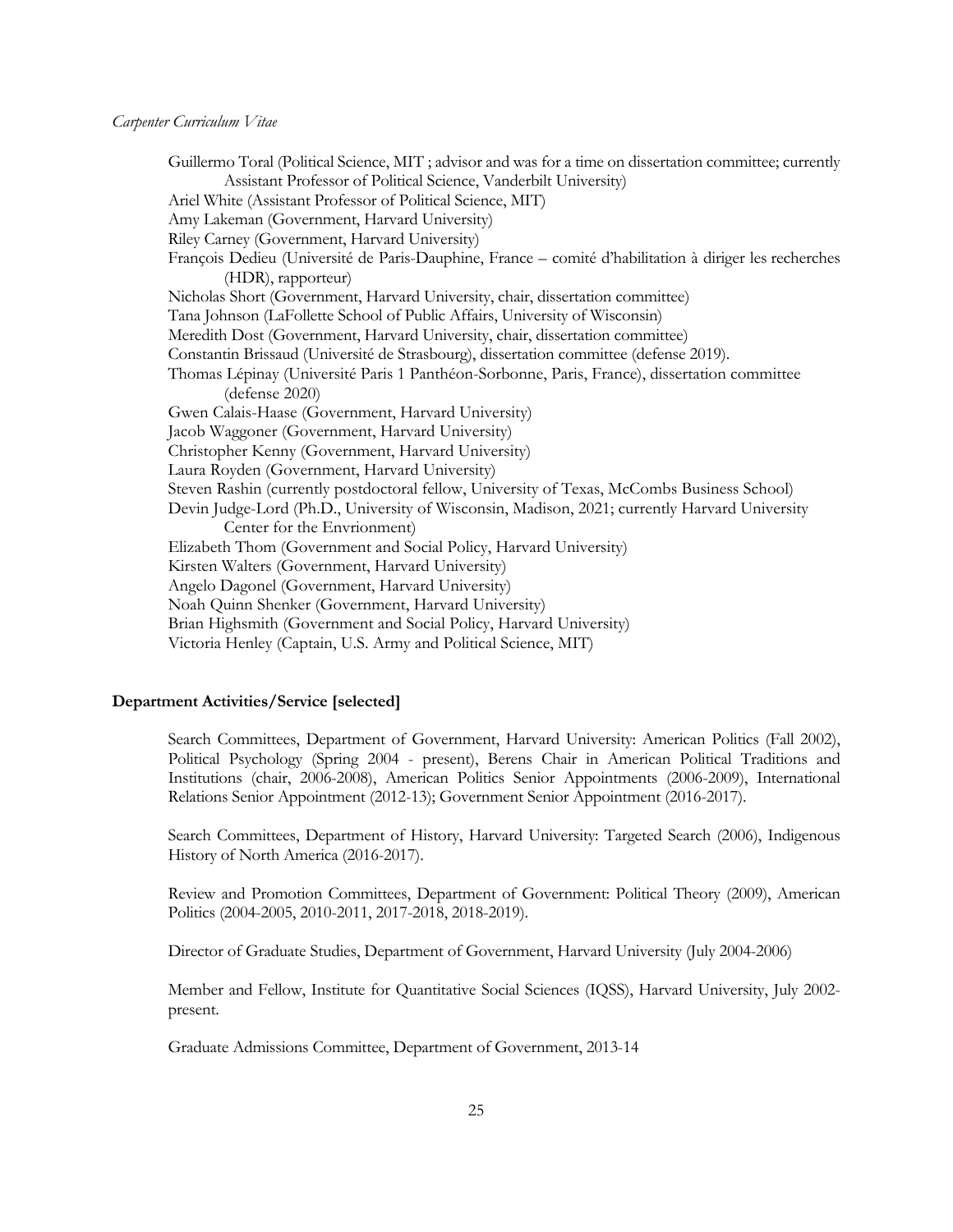Chair, American Political Development Search Committee, Department of Political Science, University of Michigan, 2001-2002.

Center for Political Studies Advisory Committee and Center for Political Studies Review Committee, Institute for Social Research, University of Michigan, 2001-2002

Political Science Strategic Plan Drafting Committee, University of Michigan, 2001-2002

Graduate Placement Coordinator, Department of Political Science, University of Michigan, 2000-2002

Chair, American Politics Subfield, Department of Political Science, University of Michigan, Fall 2000, Fall 2001.

#### **University Activities/Service [selected]**

Director, Social Sciences Program, Radcliffe Institute for Advanced Study, 2013-2020, 2021-2022.

- Harvard University Benefits Committee, member (2013 present), chair (2021-present), Harvard University, appointed by Provost Alan Garber.
- Member, Provost's Council on Native American and Indigenous Issues, Harvard University, appointed by Provost Alan Garber, 2014 - .
- Director, Center for American Political Studies (CAPS), Harvard University, (July 2006-July 2015). Executive Steering Committee, July 2002-July 2006.
- Dean's Fund for Promising Research, Competitive Award Committee, 2016-2020 (chair, 2018-2020).
- Founder and Co-Director, Harvard University Program on Medications and Society (MEDSOC), 2007- 2012.
- Social Science Priorities Working Group, appointed by Dean of Social Sciences Stephen Kosslyn, Faculty of Arts and Sciences, 2009.
- Chair, Executive Committee for Dean's Space, Center for Government and International Studies, 2009- 2011, 2012-2014.
- Social Science Advisory Council (SSAC), advisory council to Divisional Dean David Cutler, Faculty of Arts and Sciences, Harvard University (2004-2007).

Administrative Board, Charles Warren Center for North American History, 2008-

Undergraduate Program Coordinator, Health Policy Certificate Program, Harvard University (May 2004- 2007).

Member, Standing Committee on Health Policy, Harvard University, 2003-present.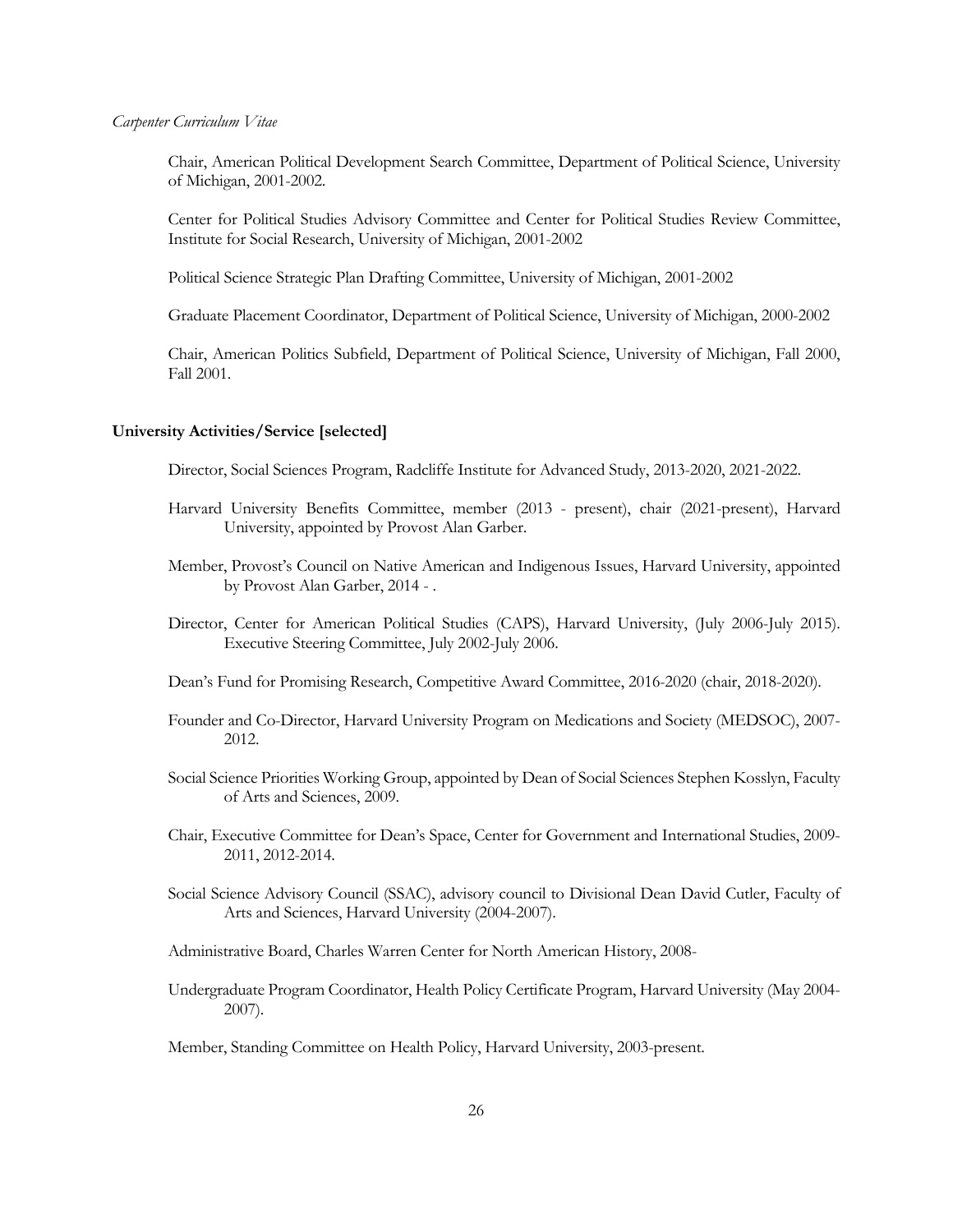Member, Standing Committee on Political Economy, Harvard University, 2003-present.

#### **Professional and Civic Activities/Service [selected]**

Editorial Boards: *Political Science Quarterly* (2009-present); *Journal of Politics* (2004-2009); *Studies in American Political Development* (2003-2007, 2013 - present); *American Politics Research* (2003-2012); *International Public Management Journal* (2005-present); *Regulation and Governance* (2006-present); *Journal of Public Administration Research and Theory* (2009-present); *Journal of Health Politics, Policy and Law* (2011-present); *Journal of Public Policy* (2014 – present); *Public Administration Review* (2015 – present).

Co-Editor, *Studies in American Political Development* (2007-2013). [Other Editors: Elizabeth Clemens and Scott James]

Member: American Political Science Association (lifetime member), Midwest Political Science Association (lifetime member), Organization of American Historians, American Sociological Association, Society for History of the Federal Government.

National Academy of Medicine (formerly IOM) Committee on Scientific Standards for Studies on Modified Risk Tobacco Products, 2011; Institute of Medicine, National Academy of Sciences. [Report published December 14, 2011; *Scientific Standards for Studies on Modified Risk Tobacco Products* (Washington: Institute of Medicine, 2011).]

National Academy of Medicine (formerly IOM) Committee on Understanding the Global Public Health Implications of Substandard, Falsified, and Counterfeit Medical Products, 2012; Institute of Medicine, National Academy of Sciences. [Report published February 13, 2013; *Countering the Problem of Falsified and Substandard Drugs* (Washington: Institute of Medicine, 2013).]

Amicus Curiae Brief to U.S. Supreme Court: *Wyeth v. Levine*, 2008-2009 Term; *Dollar General v. Choctaw Band of Indians*, 2015-2016 Term.

Consumer Finance Working Group, National Bureau of Economic Research (2009-).

National Advisory Committee, Robert Wood Johnson Foundation Center for Health Policy at the University of New Mexico, 2008-2013.

Behavioral Economics and Consumer Finance Working Group, Russell Sage Foundation and Alfred P. Sloan Foundation (2009-2015).

Regulatory Innovation Award Committee, Morrison & Forster LLP, 2010.

Member, Catholics in Alliance for the Common Good (2011 - ); Trout Unlimited (1996 - ).

Member and Secretary, Parish Pastoral Council, St. Joseph Parish, Belmont, Massachusetts (2006-2009).

National Academy of Sciences, Committee on Postal Reform and Reorganization, 2008.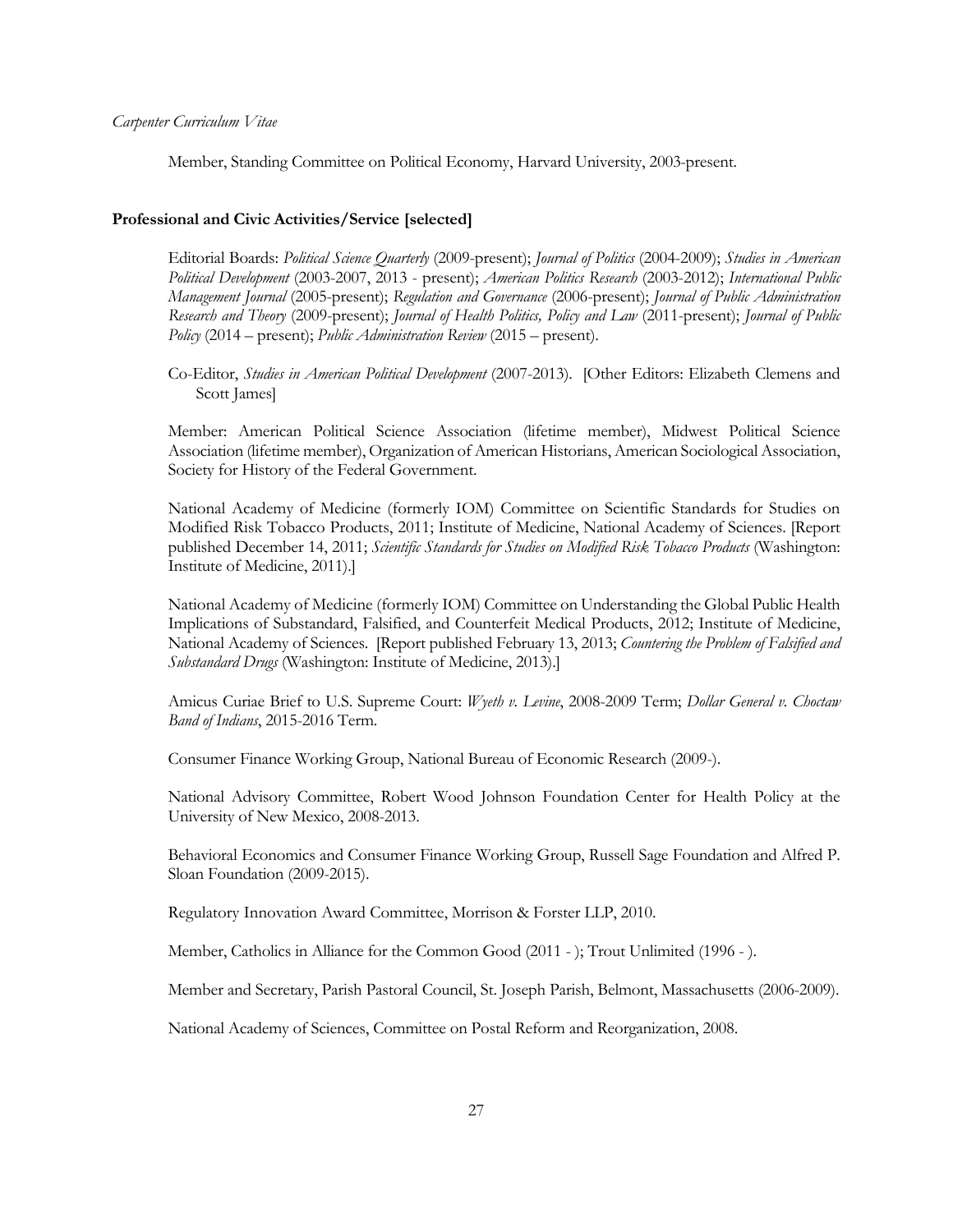Chair, Mary Parker Follett Prize Committee, Politics and History Section, American Political Science Association, 2016

Richard W. Leopold Prize Committee, Organization of American Historians, May 2006 – May 2008.

President, Midwest Public Administration Caucus, 2008-2009.

Charles H. Levine Award Committee for the best book in the field of public policy and administration, Summer 2003.

Nominating Committee, Social Science History Association (2002-2003).

Leonard D. White Award Committee for best dissertation in public administration (2000-2001).

Chair, Politics and History Section, American Political Science Association, APSA Conference 2000, with Professor Gerald Gamm of the University of Rochester.

Chair, Methods and Theory Section, Social Science History Association (SSHA) Conference 1999.

Council Member, Section on Politics and History, American Political Science Association, 1997-1999 (with Kenneth Finegold, Gerald Gamm and Elaine Swift).

Manuscript reviewer for *American Political Science Review*; *Studies in American Political Development*; *American Journal of Political Science*; *World Politics*; *Journal of Politics; American Sociological Review; New England Journal of Medicine; Journal of the American Medical Association; Science; Proceedings of the National Academy of Sciences; Journal of American History; Annals of Internal Medicine; Political Analysis*; *Journal of Theoretical Politics; British Journal of Political Science; Governance; Journal of Health Politics, Policy and Law; Bulletin of the History of Medicine; British Journal of Clinical Pharmacology*; *Clinical Pharmacology and Therapeutics; Journal of Oncology Practice; Social Studies of Science; Science, Technology and Human Values; Public Opinion Quarterly; Health Affairs, Journal of Policy Analysis and Management; Journal of Public Administration Research and Theory; International Public Management Journal; Public Administration; Journal of Law, Economics and Organization; Journal of the Gilded Age and Progressive Era; Journal of Public Economics; Journal of Law and Economics; Journal of Health Economics; Nature Reviews Drug Discovery; American Politics Research; Review of Industrial Organization; State Politics and Policy Quarterly; Political Research Quarterly; Journal of Urban Affairs; Nature Reviews Drug Discovery;* University of Michigan Press; Princeton University Press; Yale University Press; Cambridge University Press.

Proposal and report reviewer for National Science Foundation, National Academy of Medicine (National Academy of Sciences), Center for Advanced Study in the Behavioral Sciences, Institut national du cancer (France), Fonds de recherche du Québec - Société et culture (FRQSC), Israel Science Foundation, Netherlands Organization for Scientific Research, Robert Wood Johnson Foundation, Radcliffe Institute for Advanced Study, Alfred W. Sloan Foundation, Russell Sage Foundation; Laura and John Arnold Foundation.

#### **Invited Lectures and Presentations (selected)**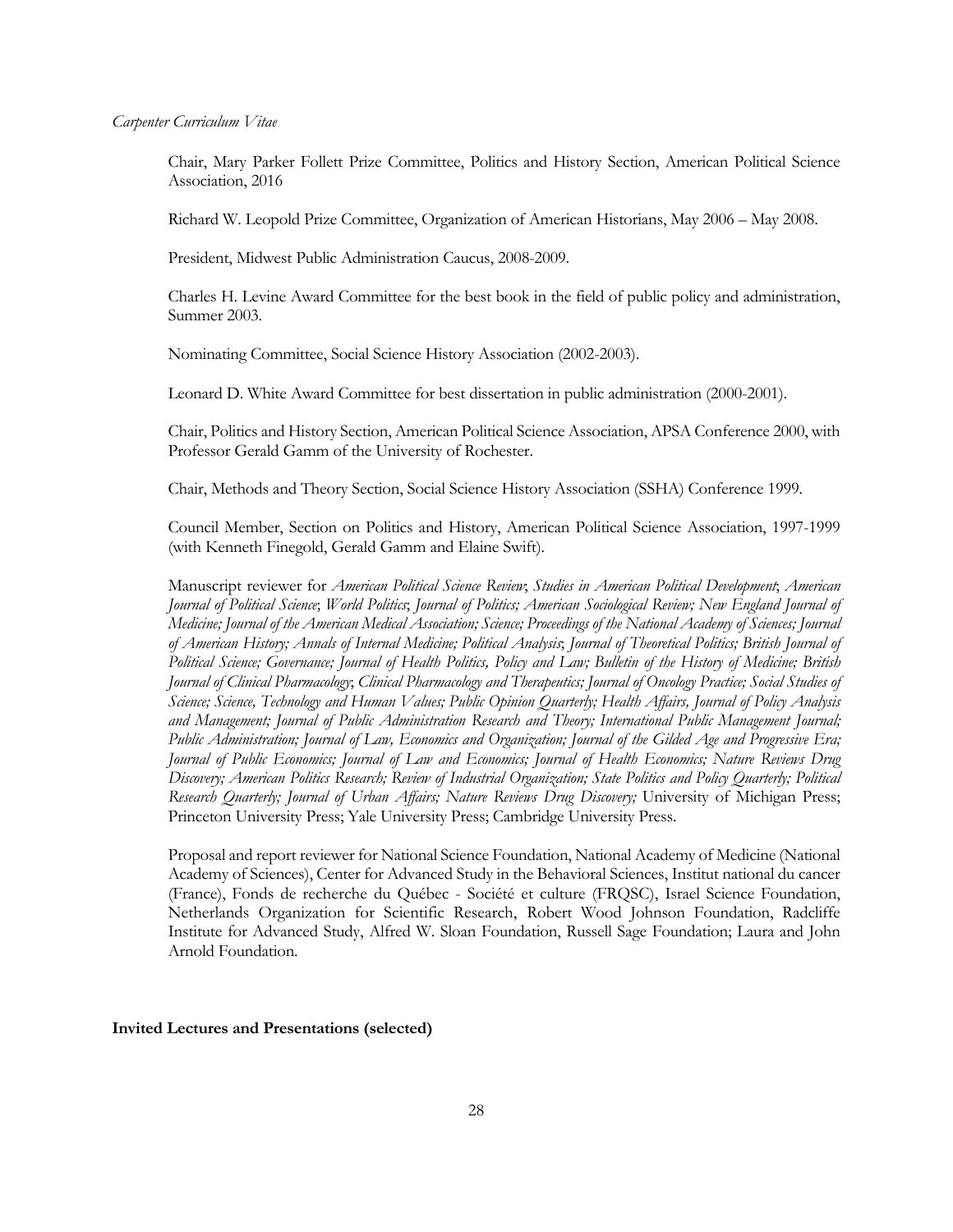- "The Origins of Legislative Jurisdictions: Petitions and Committee Formation in Revolutionary Virginia and the Early U.S. House," American Economic Association (joint with ASSA), January 2017; SPEA, Indiana University, January 2017.
- "Preventing Regulatory Capture," with Senator Sheldon Whitehouse, Senator Mike Lee and Senator Elizabeth Warren, at *Preventing Regulatory Capture Workshop,* United States Senate and Administrative Conference of the United States, March 2, 2016.
- "The Digital Archive of Antislavery and Anti-Segregation Petitions in Massachusetts," for *Freedom's Agenda*, Black History Month Commemoration Day, with Gov. Charlie Baker, Lt. Gov. Kathryn Polito, Senate President Stanley Rosenberg, and the Massachusetts Black & Latino Caucus, Massachusetts State House, February 22, 2016.
- « La pétition antiesclavagiste américaine au 19eme siècle -- Leçons et possibilités de recherches comparatives », presented at conference « Pétitionner : Appel aux Pouvoirs Législatifs aux 19e et 20e siècles », Assemblée Nationale and Université Marne-la-Vallée, Paris, France, March 2013.
- "Approval Regulation and Epidemiology for Consumer Finance," presented at Conference on "The Political Economy of Financial Regulation," George Washington University School of Law, February 2013.
- "Recruitment by Petition: Historical, Statistical and Mathematical Dimensions," keynote address for Augustin Cournot Doctoral Days, Université de Strasbourg, France, May 9, 2012.
- "Gender and Recruitment by Petition: Women Canvassers in Antislavery Petitioning, 1833-1847."
	- Columbia University American Politics Workshop, March 2008.
	- Princeton University Center for the Study of Democratic Politics, March 2011.
	- École des Hautes Études en Sciences Sociales, Paris, March 2012.
	- Institut d'Études Politiques, à l'Université Lyon 2, Lyon, March 2012.
- "Reputation and Regulatory Power: The Role of FDA in a Global Pharmaceutical Realm."
	- École d'été GATSEG, La Londe les Maures, Hyéres, France. August 2011.
	- School of Governance, Utrecht University, Netherlands, January 2012.
- "Reputation and Power: Can the FDA Regulate the Tobacco Industry?" Edward M. Kennedy Memorial Lecture and *Conference on The Family Smoking Prevention and Tobacco Control Act: Regulatory Science and the Tobacco Industry*; Harvard School of Public Health, June 22, 2011.
- "The Behavioral and Institutional Dimensions of Meta-Data: How Product Identifiers and Choice Engines Can Make Government Data Useful for Citizen Choice"; "Regulators, the Regulated, and Third Parties: Incentives and Surprises"; White House Office of Science and Technology Policy (OSTP), August 2010; Kenan Center for Ethics, Duke University, December 2010.
- "Approval Regulation and the Endogenous Provision of Confidence: Theory and an Analogies to Licensing, Safety and Financial Regulation." With Justin Grimmer and Eric Lomazoff.
	- Presented at University of Pennsylvania Law School, October 2009.
	- Presented at Conference on Consumer Finance, Cleveland Federal Reserve Bank, September 2009.
	- Presented at RWJF Health Policy Seminar, University of Michigan, December 2009.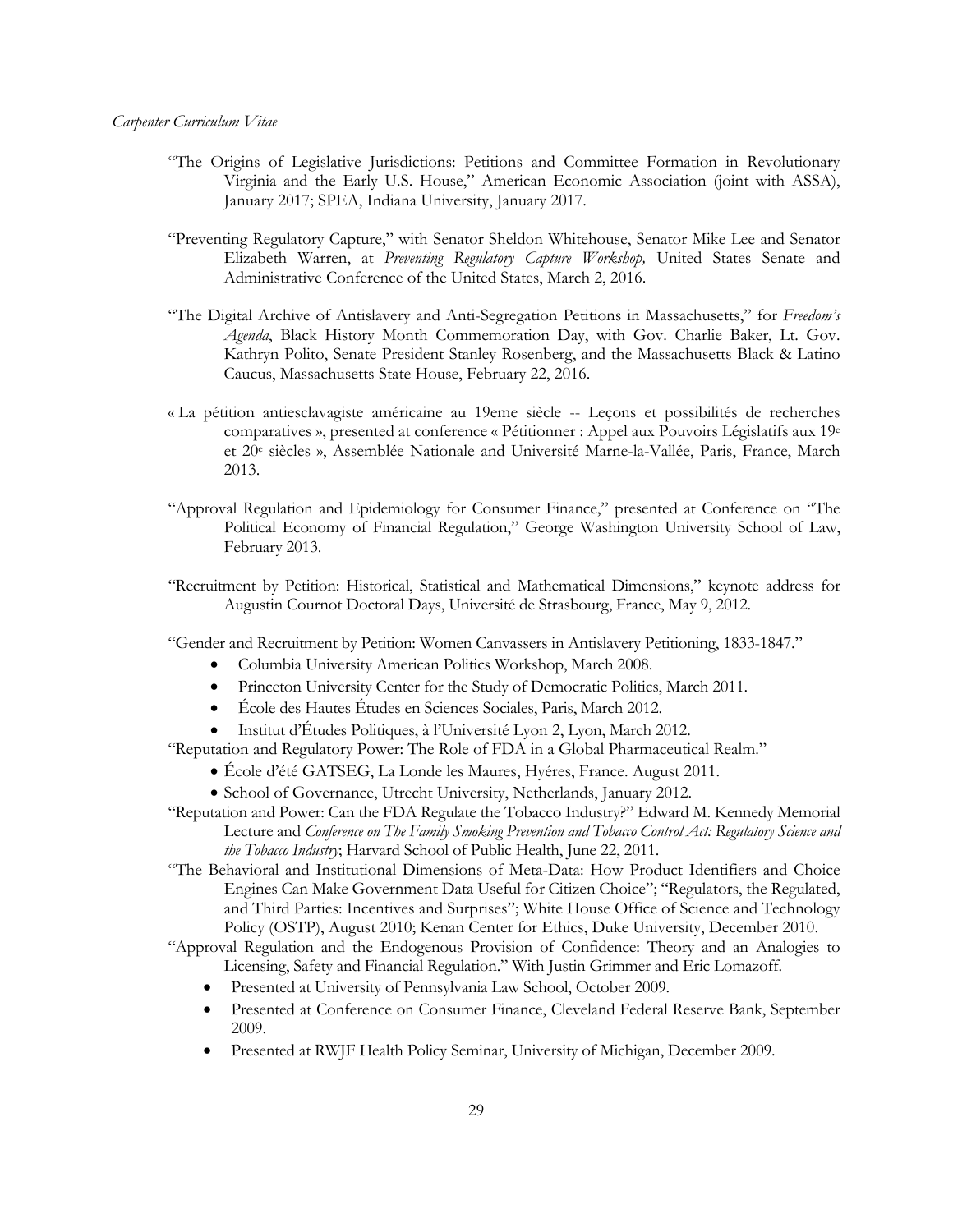"Institutional Strangulation: Regulatory Politics and Financial Reform in the Obama Administration," Oxford University, Nuffield College, March 2010.

"Bioequivalence: The Regulatory Career of a Medical Concept"

- Presented at the Pharmacy in History Conference, American Institute for the History of Pharmacy, Madison, Wisconsin, October 2008.
- Presented at the Science, Technology and Public Policy Program of the University of Michigan, December 2009.
- "Reputation and Power Contested: Challenges to the FDA from Cancer and AIDS Constituencies, 1977- 1992," University of Michigan Law School, December 2009.
- "Approval Regulation: Lessons for Consumer Protection in Finance," Federal Reserve Bank of Cleveland, September 10-11, 2009.
- "Confidence Games: How Does Regulation Constitute Markets?" The Tobin Project Group on Economic Regulation, Inaugural Conference at White Oak, *Toward a New Theory of Economic Regulation*, February 2008.
- "Gatekeeping and the Faces of Regulatory Power: Law, Rules, and Concept Formation in the Government of Pharmaceuticals, 1960-1980," Vanderbilt Conference on the Historical Foundations of the Administrative State, Vanderbilt University Law School, September 2007.
- "The Continuous Crystallization of an Organizational Reputation: The FDA in Public, Scientific and Congressional Audiences," plenary session, Conference on Risk and Its Regulation, Center for the Analysis of Risk and Regulation (CARR), London School of Economics, London, March 2007.
- "Reputation and Regulation: Beyond Public and Private Interest Approaches," keynote address and book manuscript workshop, European Consortium for Political Research (ECPR), Bath, United Kingdom, September 2006.
- "User Fees and FDA Drug Review: Analysis and Policy Options," presented to the FDA-Maryland Executive Education Program, June 2005; FDA Regulatory and Compliance Symposium, Harvard University, August 2006; Scientific Knowledge and Public Policy Program (SKAPP) conference on "Strengthening the FDA," George Washington University, March 2007.
- "The Pure Food and Drugs Act of 1906 and Its Legacies." Presented at the FDA Centennial Science Forum, Washington Convention Center, Washington, D.C., April 2006.
- "The Emergence and Crystallization of an Organizational Identity: Pharmaceutical Regulation at the FDA, 1947-1963." "The Ambiguous Emergence of U.S. Pharmaceutical Regulation, 1947- 1963." Stanford University Law School, March 2006; Yale American Politics Seminar, January 2006; Rutgers-RWJ Health Policy Seminar, January 2006; Boston University American Political History Seminar, Fall 2005.
- "Regulation and the Framing of Tragedy: The Food, Drug and Cosmetic Act of 1938." Presented at Princeton University American Political Development Seminar, April 2005.
- "Regulatory Error under Two-Sided Uncertainty. OR, The Political Economy of Vioxx," BU-Harvard-MIT Health Economics Seminar, February 23, 2005. University of Chicago Health Economics Seminar, April 2005; Kellogg School of Business, Managerial Economics and Decision Sciences, Political Economy Seminar, April 2005.
- "From the Lab to the Pill Bottle: The Reputation and Power of the FDA," American Medical Association Public Lecture Series, Chicago, Illinois, October 2004.
- "A Simple Theory of Placebo Learning," RWJ Core Seminar in Health Policy, Harvard Medical School, March 2004; Statistics Seminar, Center for Advanced Study in the Behavioral Sciences, April 2004.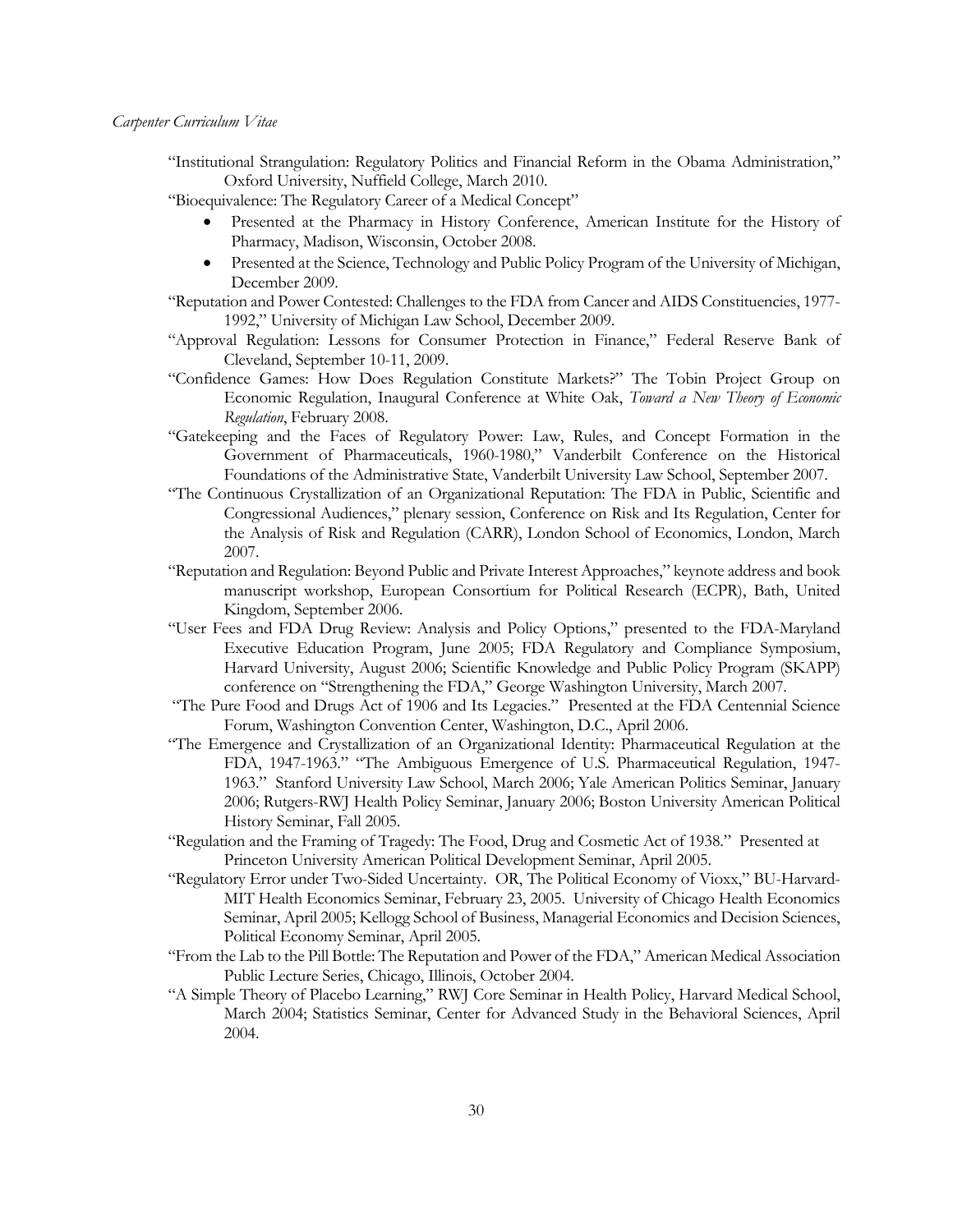- "Approval Regulation with Endogenous Submissions: Theory and Evidence from U.S. Pharmaceuticals." Harvard Economics Industrial Organization Workshop, March 2004; Stanford GSB Political Economy Seminar March 2004.
- "The Petition as a Tool of Recruitment: Evidence from the Abolitionists' Congressional Campaign." Yale University Conference on Crafting and Operating Institutions, April 2003; Stanford University American Empirical Seminar, December 2003; Stanford GSB Organizations Seminar, January 2004.
- "Early Entrant Protection in U.S. Pharmaceutical Regulation." American Politics Workshop, Columbia University, February 2003; Yale University [Institute for Social and Political Studies,], February 2003
- "Protection without Capture: Product Approval by a Politically Responsive, Learning Regulator," Michigan State University Methods Workshop, May 2002
- "Resources and the Decline in FDA Approval Times," University of North Carolina, Chapel Hill, April 2002
- "Why Do Bigger Firms Receive Faster Drug Approvals?" Harvard-MIT Seminar in Positive Political Economy, March 2001
- "The Political Economy of FDA Drug Approval," Carnegie Mellon University and University of Pittsburgh, February 2000; Pennsylvania State University, February 2000
- "Protection without Capture: Product Approval by a Political Responsive, Bayesian Regulator," Public Management Conference, Texas A&M University, December 1999
- Harvard University, Center for the Study of American Politics, October 1999
- University of Chicago, May 1998, December 1998, January 1999, March 2000

University of Michigan Institutions Seminar, January 1998

University of Iowa, November 1997

Graduate School of Business, Stanford University, March 1997

California Institute of Technology, March 1997

University of Rochester, February 1997

#### **Selected Research and Employment Positions**

Data Analyst for Professor Wayne Baker, Department of Sociology and Graduate School of Business, The University of Chicago, Spring and Summer 1993. Conducted dynamic network analysis of patterns of cooperation among investment banks underwriting loans in seven industries from 1987 to 1993.

Research Assistant for Professor Gary Orfield, 1991. Contributed to plaintiff's brief for the Supreme Court case *Freeman v. Pitts*, investigating the association between residential choice and school racial composition.

Policy Analyst, Office of Policy Development and Research, Department of Housing and Urban Development, Washington, D.C., Summer 1991. Conducted statistical research into federal housing policy using American Housing Survey (AHS) and Multifamily Tenant Characteristics System (MTCS) data.

Budget and Freedom of Information Act (FOIA) Analyst, Communications and Public Affairs Department, Pension Benefit Guaranty Corporation, Washington, D.C., Summer 1988. Merit Award for outstanding work, August 1988.